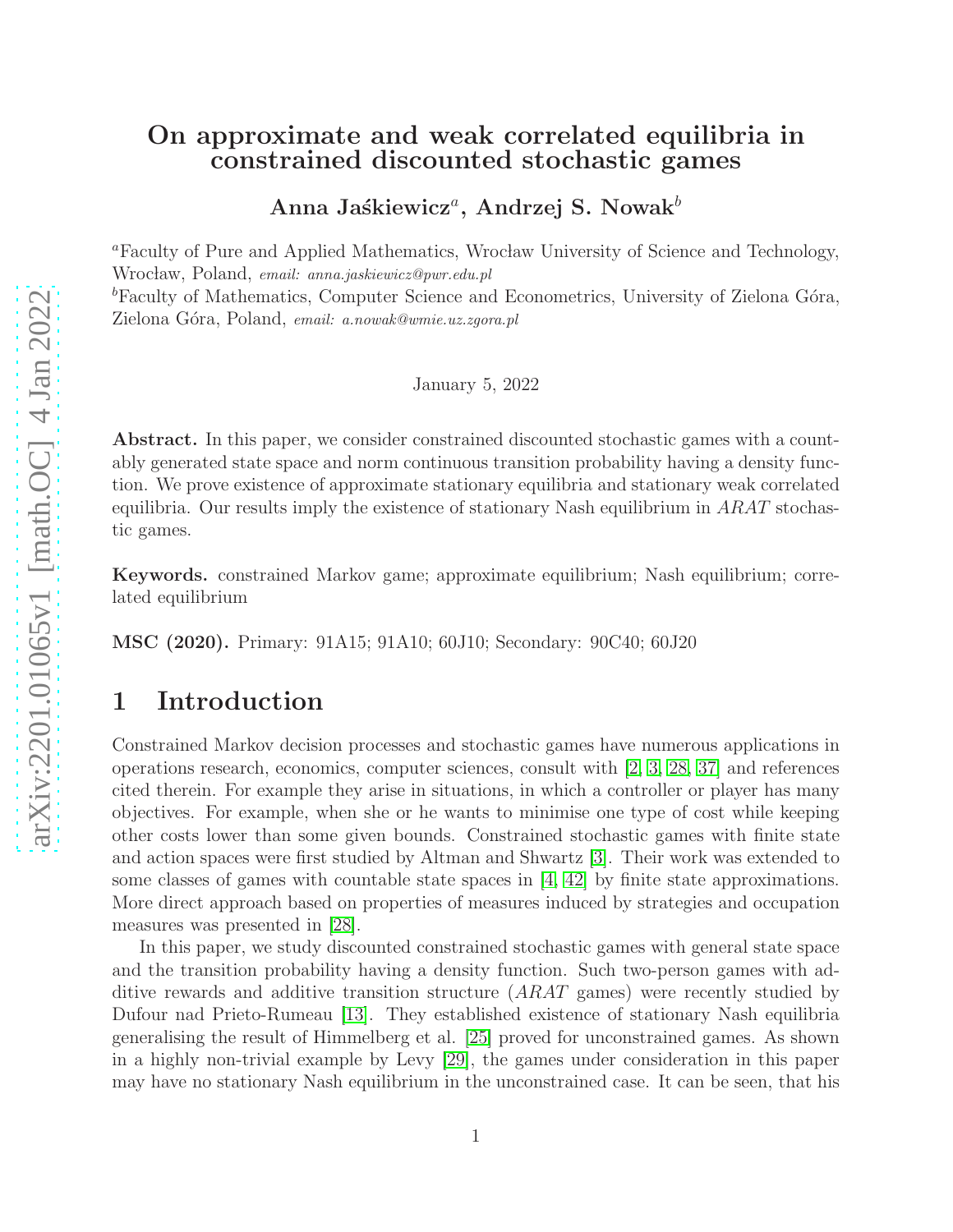example applies to the constrained case as well. Thus, results on approximate equilibria as in [\[34,](#page-20-3) [41\]](#page-21-2) became more valuable. They are stated for the unconstrained case, and in this paper we extend the main result from [\[34\]](#page-20-3) to a class of constrained games. In this way, we establish the existence of approximate stationary equilbria for discounted stochastic games with constraints and general state spaces. It should be noted that existence of stationary equilibria in discounted unconstrained games was proved only in some special cases as in ARAT games [\[25\]](#page-20-1), games with transitions having no conditional atoms [\[23\]](#page-20-4) and other special cases. For a survey of results on stationary non-stationary Nash equilibria the reader is referred to [\[26\]](#page-20-5).

The other group of papers comprise the ones on stationary equilibria with public signals, see [\[11,](#page-19-1) [22,](#page-19-2) [36\]](#page-20-6). Such solutions can be viewed as special communication or correlated equilibria widely discussed in dynamic frameworks (repeated, stochastic or extensive form games) in [\[20,](#page-19-3) [21,](#page-19-4) [31,](#page-20-7) [38,](#page-21-3) [39\]](#page-21-4). They were inspired by the seminal papers of Aumann [\[5,](#page-18-3) [6\]](#page-18-4). A weaker version of correlated equilibrium in the sense of Aumann [\[5\]](#page-18-3) was proposed by Moulin and Vial [\[32\]](#page-20-8). According to their approach a correlated strategy in a finite (say, bimatrix game) is a probability distribution  $\nu$  on the set of pure strategy pairs. Every player has to decide whether to accept  $\nu$  or to use his or her individual strategy. If player i uses an individual strategy and player  $j \neq i$  obeys  $\nu$ , then a pure action for player j is selected by the marginal distribution of  $\mu$  on his/her pure actions. Then  $\nu$  is an equilibrium, if no unilateral deviations from it are profitable. This solution is called a weak correlated equilibrium or a correlated equilibrium with no exchange of information [\[32\]](#page-20-8). Unlike as in Aumann's approach the players who accepted  $\nu$  cannot change actions after using the lottery  $\nu$ . The solution proposed by Moulin and Vial [\[32\]](#page-20-8) has some interesting property. For instance, the authors constructed a bimatrix game, in which the equilibrium payoffs in their equilibrium concept strictly dominate in the Pareto sense the payoffs in Aumann's equlibrium, see [\[30,](#page-20-9) [32\]](#page-20-8).

In [\[35\]](#page-20-10) the concept of Moulin and Vial is used in an unconstrained discounted stochastic game with general state space. It is put in a more general framework as discussed in [\[39\]](#page-21-4). A weak correlated stationary equilibrium was shown to exist. In this paper, we generalise the result from [\[35\]](#page-20-10) to a large class of discounted stochastic games with so-called integral constraints. We apply our recent result [\[28\]](#page-20-0) for games with discrete state spaces and use an approximation technique. A stationary weak correlated equilibrium is obtained as a limit (in the weak\* sense) of approximate equilibria. Our result generalises the main theorem of Dufour and Prieto-Rumeau [\[13\]](#page-19-0) given for ARAT games. We wish to emphasise that the study other classes of correlated equilibria in constrained stochastic game like equilibria with public signals is difficult for many reasons. Firstly, the integral constraints are difficult to apply. Secondly, the usual methods from dynamic programming (Bellman's principle) or backward and forward induction used in unconstrained cases are not applicable. Perhaps further possible results can be obtained for other correlated equilibria but under different type of constraints.

The paper is organised as follows. The model and main results on equilibria are contained in Section 2. Section 3 presents the approximation technique and the proofs of two main theorems. Section 4 is devoted to the proof on the existence of a weak correlated equilibrium. The crucial result used in the proofs of main theorems on constrained equilibria is given in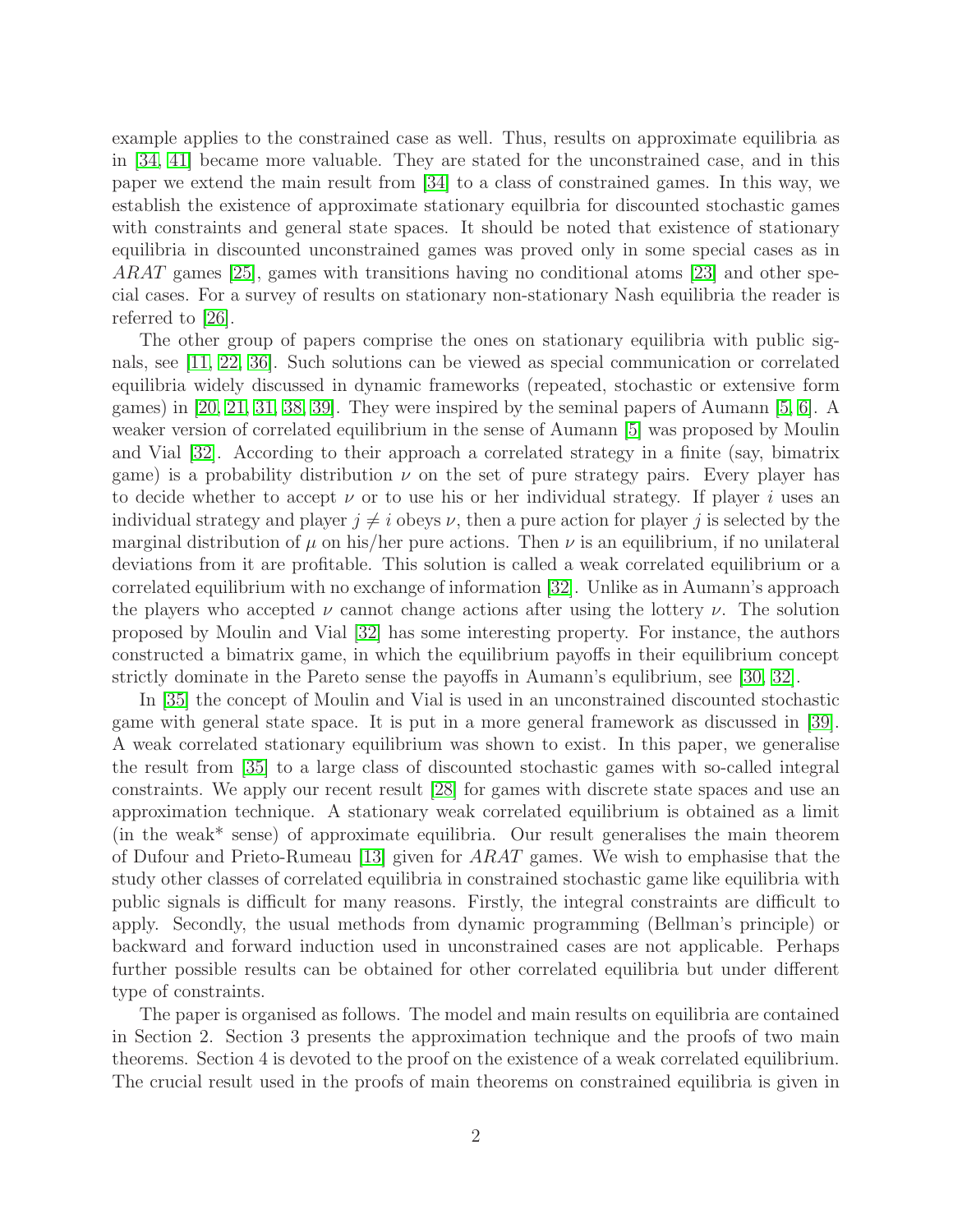Section 5. Finally, Section 6 discusses a useful transformation that shows how to easily extend our results formulated for bounded cost functions to unbounded ones.

# 2 The game model and main results

In this section we describe constrained discounted stochastic games with general state space and our basic assumptions. We give our main results in three cases. Firstly, we give a theorem on the existence of a stationary  $\varepsilon$ -equilibrium assuming that the players play the game independently. Secondly, we drop the constraints and give a theorem on the existence of a stationary  $\varepsilon$ -equilibrium for every initial state, extending the main result in [\[34\]](#page-20-3). Finally, we show that the CSGs under consideration possess stationary weak correlated equilibria introduced in the static (bimatrix) case by Moulin and Vial ]citemv

### 2.1 Approximate Nash equilibria in constrained discounted stochastic games

The non-zero-sum *constrained stochastic game (CSG)* is described by the following objects:

- $\mathcal{N} = \{1, 2, ..., N\}$  is the set of players.
- X is a *state space* endowed with a countably generated  $\sigma$ -algebra  $\mathcal{F}$ .
- $A_i$  is a compact metric *action space* for player  $i \in \mathcal{N}$  endowed with the Borel  $\sigma$ -algebra. We put

$$
A := \prod_{j \in \mathcal{N}} A_j \text{ and } A_{-i} := \prod_{j \in \mathcal{N} \setminus \{i\}} A_j,
$$
  

$$
\mathbb{K}_i := \{ (x, a_i) : x \in X, \ a_i \in A_i \}, \quad \mathbb{K} := \{ (x, \mathbf{a}) : x \in X, \ \mathbf{a} = (a_1, ..., a_n) \in A \}.
$$

• The real-valued functions  $c_i^{\ell}: \mathbb{K} \to \mathbb{R}$ , where  $i \in \mathcal{N}, \ell \in \mathcal{L}_0 = \mathcal{L} \cup \{0\}$  with  $\mathcal{L} =$  $\{1, ..., L\}$ , are product measurable. Here,  $c_i^0$  is the *cost-per-stage function* for player  $i \in \mathcal{N}$ , and for each  $\ell \in \mathcal{L}$ ,  $c_i^{\ell}$  is a function used in the definition of the  $\ell$ -th constraint for this player. It is assumed that there exists  $b > 0$  such that

$$
|c_i^{\ell}(x, \mathbf{a})| \leq b
$$
, for all  $i \in \mathcal{N}$ ,  $\ell \in \mathcal{L}_0$ ,  $(x, \mathbf{a}) \in \mathbb{K}$ .

- $p(dy|x, a)$  is the transition probability from x to  $y \in X$ , when the players choose a profile  $\mathbf{a} = (a_1, a_2, ..., a_N)$  of actions in A.
- $\eta$  is the *initial state distribution*.
- $\alpha \in (0,1)$  is the *discount factor*.
- $\kappa_i^{\ell}$  are constants,  $i \in \mathcal{N}, \, \ell \in \mathcal{L}$ .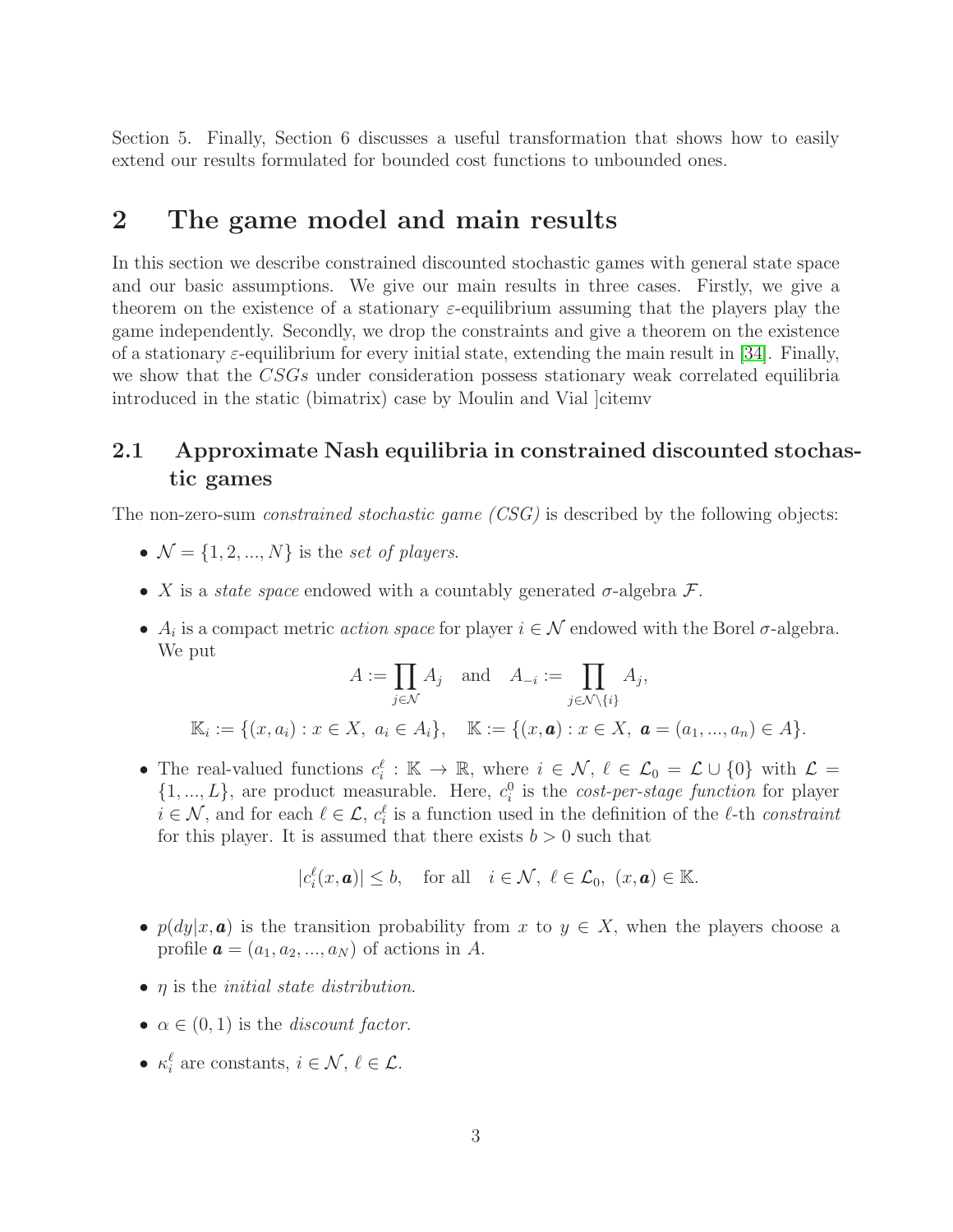Let  $\mathbb{N} = \{1, 2, ...\}$ . Define  $H^1 = X$  and  $H^{t+1} = \mathbb{K} \times H^t$  for  $t \in \mathbb{N}$ . An element  $h^t =$  $(x^1, a^1, \ldots, x^t)$  of H<sup>t</sup> represents a history of the game up to the t-th period, where  $a^k =$  $(a_1^k, \ldots, a_N^k)$  is the profile of actions chosen by the players in the state  $x^k$  on the k-th stage of the game,  $h^1 = x^1$ .

Strategies for the players are defined in the usual way. A *strategy* for player  $i \in \mathcal{N}$  is a sequence  $\pi_i = (\pi_i^t)_{t \in \mathbb{N}}$ , where each  $\pi_i^t$  is a transition probability from  $H^t$  to  $A_i$ . By  $\Pi_i$  we denote the set of all strategies for player i. Let  $\Phi_i$  be the set of transition probabilities from X to  $A_i$ . A stationary strategy for player i is a constant sequence  $(\varphi_i^t)_{t \in \mathbb{N}}$ , where  $\varphi_i^t = \varphi_i$  for all  $t \in \mathbb{N}$  and some  $\varphi_i \in \Phi_i$ . Furthermore, we shall identify a stationary strategy for player i with the constant element  $\varphi_i$  of the sequence. Thus, the set of all stationary strategies of player *i* is also denoted by  $\Phi_i$ . We define

$$
\Pi = \prod_{i=1}^{N} \Pi_i \text{ and } \Phi = \prod_{i=1}^{N} \Phi_i.
$$

Hence,  $\Pi$  ( $\Phi$ ) is the set of all (stationary) multi-strategies of the players.

Let  $H^{\infty} = \mathbb{K} \times \mathbb{K} \times \cdots$  be the space of all infinite histories of the game endowed with the product  $\sigma$ -algebra. For any multi-strategy  $\pi \in \Pi$ , a unique probability measure  $\mathbb{P}_{\eta}^{\pi}$  and a stochastic process  $(x^t, a^t)_{t \in \mathbb{N}}$  are defined on  $H^{\infty}$  in a canonical way, see the Ionescu-Tulcea theorem, e.g., Proposition V.1.1 in [\[33\]](#page-20-11). The measure  $\mathbb{P}^{\pi}_{\eta}$  is induced by  $\pi$ , the transition probability p and the initial distribution  $\eta$ . The expectation operator with respect to  $\mathbb{P}_\eta^{\pi}$  is denoted by  $\mathbb{E}_{\eta}^{\pi}$ .

Let  $\pi \in \Pi$  be any multi-strategy. For each  $i \in \mathcal{N}$  and  $\ell \in \mathcal{L}_0$ , the discounted cost functionals are defined as:

$$
J_i^{\ell}(\boldsymbol{\pi}) = (1 - \alpha) \mathbb{E}_{\eta}^{\boldsymbol{\pi}} \left[ \sum_{t=1}^{\infty} \alpha^{t-1} c_i^{\ell}(x^t, \boldsymbol{a}^t) \right]. \tag{1}
$$

We assume that  $J_i^0(\pi)$  is the expected discounted cost of player  $i \in \mathcal{N}$ , who wishes to minimise it over  $\pi_i \in \Pi_i$  in such a way that the following constraints are satisfied

<span id="page-3-0"></span>
$$
J_i^{\ell}(\pi) \le \kappa_i^{\ell} \quad \text{for all} \quad \ell \in \mathcal{L}.\tag{2}
$$

A multi-strategy  $\pi$  is *feasible*, if [\(2\)](#page-3-0) holds for each  $i \in \mathcal{N}$ ,  $\ell \in \mathcal{L}$ . We denote by  $\Delta$  the set of all feasible multi-strategies in CSG.

As usual, for any  $\pi \in \Pi$ , we denote by  $\pi_{-i}$  the multi-strategy of all players but player *i*. More precisely,  $\pi_{-1} = (\pi_2, ..., \pi_N)$ ,  $\pi_{-N} = (\pi_1, ..., \pi_{N-1})$ , and for  $i \in \mathcal{N} \setminus \{1, N\}$ ,

$$
\boldsymbol{\pi_{-i}}=(\pi_1,\ldots,\pi_{i-1},\pi_{i+1},\ldots,\pi_N).
$$

We identify  $[\pi_{-i}, \pi_i]$  with  $\pi$ . For each  $\pi \in \Pi$ , we define the set of feasible strategies for player i with  $\pi_{-i}$  as

$$
\Delta_i(\pi_{-i}) = \{ \pi_i \in \Pi_i : J_i^{\ell}(\pi) = J_i^{\ell}([\pi_{-i}, \pi_i]) \leq \kappa_i^{\ell} \text{ for all } \ell \in \mathcal{L} \}.
$$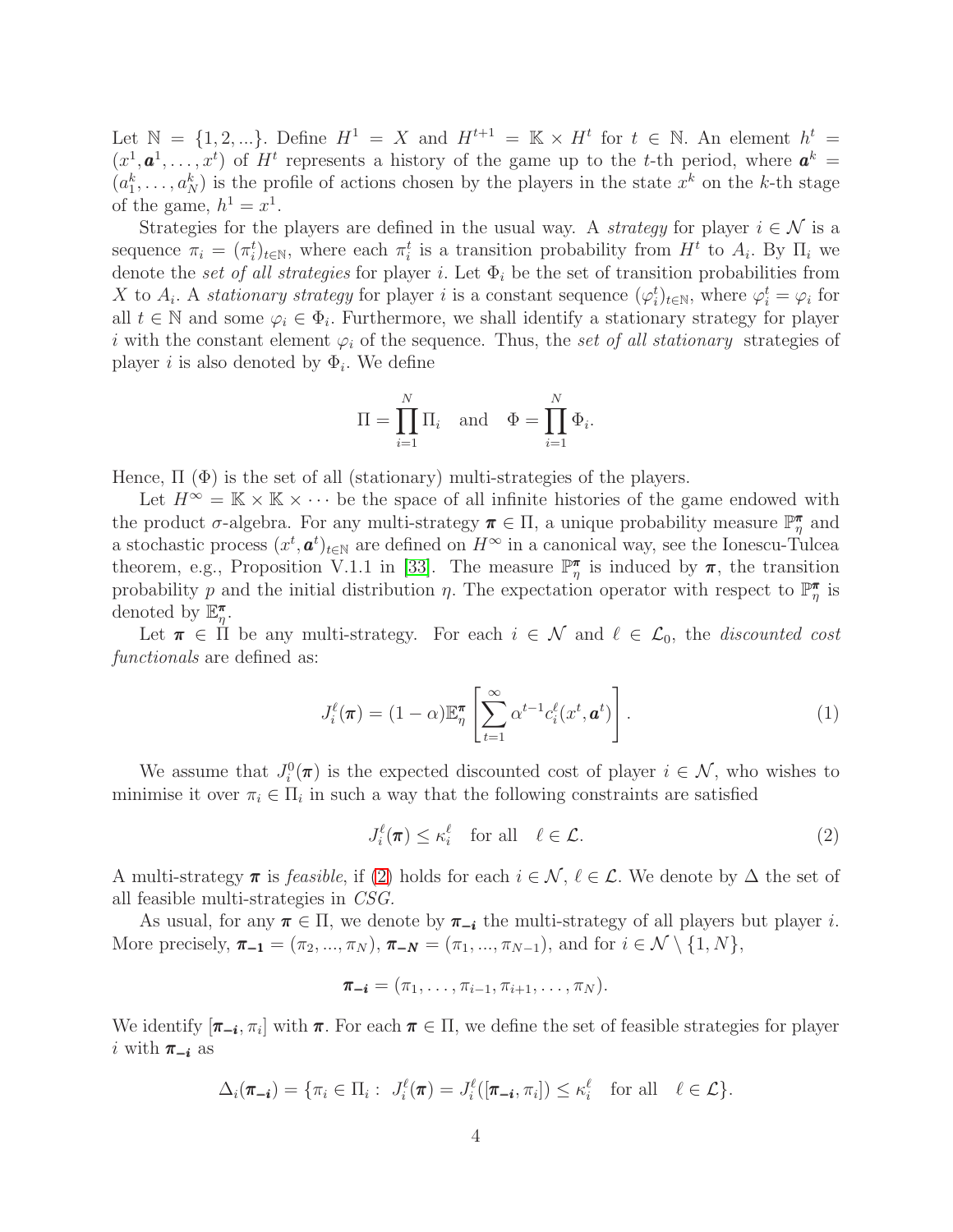Hence,  $\pi \in \Delta$  if and only if  $\pi_i \in \Delta_i(\pi_{-i})$  for all  $i \in \mathcal{N}$ .

Let  $\pi = (\pi_1, \pi_2, ..., \pi_n) \in \Pi$  and  $\sigma_i \in \Pi_i$ . By  $[\pi_{-i}, \sigma_i]$  we denote the multi-strategy, where player *i* uses  $\sigma_i$  and every player  $j \neq i$  uses  $\pi_j$ .

**Definition 1.** Let  $\varepsilon > 0$  be fixed. A multi-strategy  $\pi \in \Pi$  is an  $\varepsilon$ -equilibrium or an approximate Nash equilibrium in CSG, if

$$
J_i^0(\boldsymbol{\pi}) - \varepsilon \le \inf_{\sigma_i \in \Delta_i(\boldsymbol{\pi}_{-i})} J_i^0([\boldsymbol{\pi}_{-i}, \sigma_i])
$$

for every player  $i \in \mathcal{N}$ . A 0-equilibrium is called a Nash equilibrium.

We now formulate our basic assumptions.

#### Assumption A1

(i) The functions  $c_i^{\ell}(x, \cdot)$  are continuous on A for all  $x \in X$ ,  $i \in \mathcal{N}$  and  $\ell \in \mathcal{L}_0$ .

### Assumption A2

(i) The transition probability p is of the form

$$
p(B|x,\mathbf{a}) = \int_{B} \delta(x,y,\mathbf{a})\mu(dy), \quad B \in \mathcal{F},
$$
\n(3)

where  $\mu$  is a probability measure on  $\mathcal F$  and  $\delta$  is a product measurable non-negative (density) function such that, if  $a^n \to a$  as  $n \to \infty$ , then

$$
\int_X |\delta(x, y, \boldsymbol{a}^n) - \delta(x, y, \boldsymbol{a})| \mu(dy) \to 0.
$$
\n(4)

This assumption means the norm continuity of p with respect to action profiles.

### Assumption A3

For each stationary multi-strategy  $\varphi \in \Phi$  and for each player  $i \in \mathcal{N}$ , there exists  $\pi_i \in \Pi_i$ such that

$$
J_i^{\ell}([\boldsymbol{\varphi}_{-i}, \pi_i]) < \kappa_i^{\ell} \quad \text{for all} \quad \ell \in \mathcal{L}.
$$

Assumption A3 is standard in the theory of constrained decision processes and stochastic games [\[2,](#page-18-0) [3,](#page-18-1) [13,](#page-19-0) [28\]](#page-20-0) and is called the Slater condition.

We are ready to state our first main result.

**Theorem 1.** Assume A1, A2 and A3. Then, for each  $\varepsilon > 0$ , the CSG possesses a station $ary \varepsilon$ -equilibrium.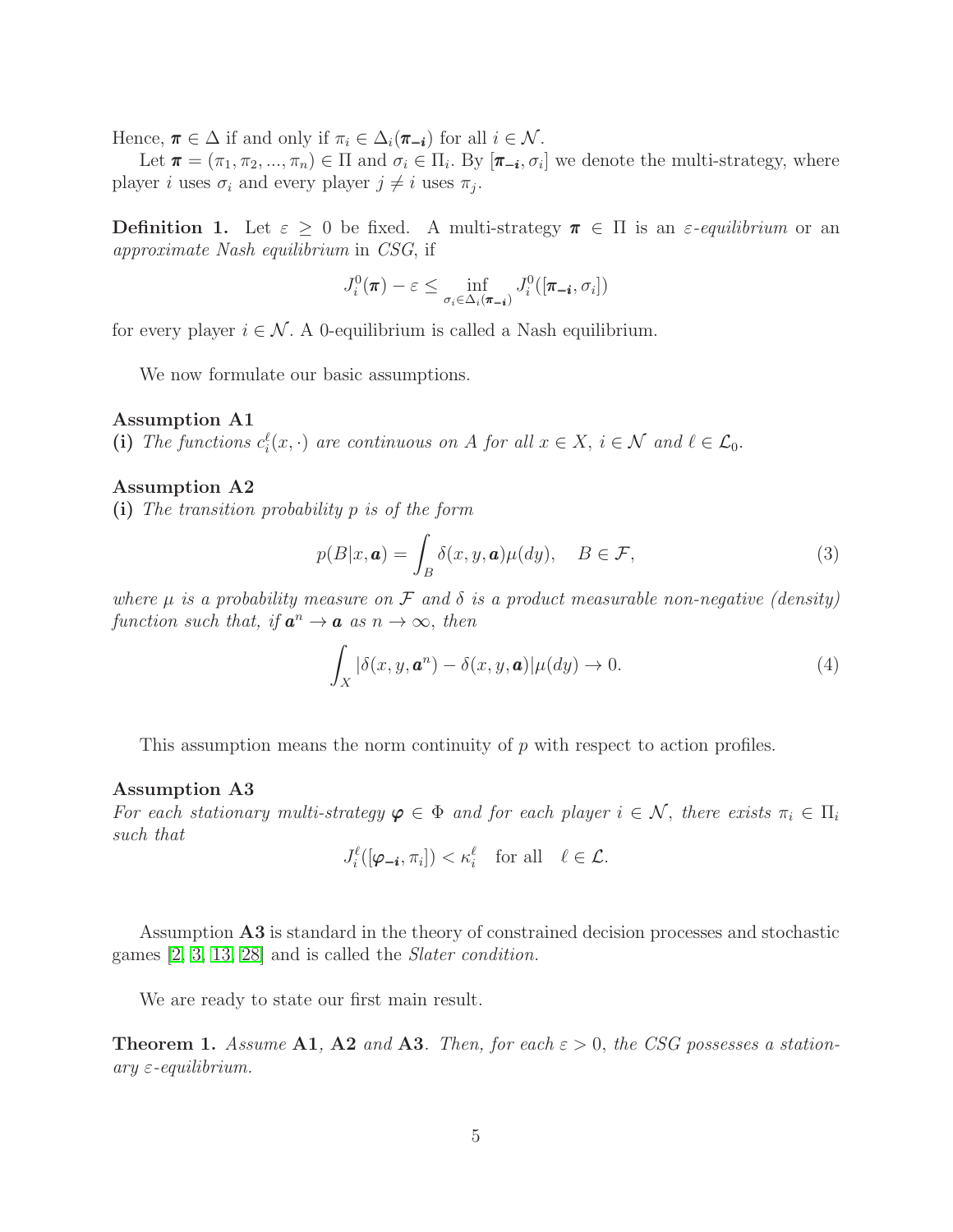The proof of this result is given in Section 3.

Remark 1. The only result in the literature on the existence of stationary Nash equilibria in CSGs with general state space was given by Dufour and Prieto-Rumeau [\[13\]](#page-19-0). It concerns socalled discounted stochastic additive rewards and additive transition (ARAT) games. (In the two-person case the ARAT assumption means that  $c_i^{\ell}(x, a_1, a_2) = c_{1i}^{\ell}(x, a_1) + c_{2i}^{\ell}(x, a_2)$  and  $p(\cdot|x, a_1, a_2) = p_1(\cdot|x, a_1) + p_2(\cdot|x, a_2)$ , where  $p_1$  and  $p_2$  are transition subprobabilities.) The counterexample by Levy and McLennan [\[29\]](#page-20-2) given for unconstrained discounted stochastic games (where  $c_i^{\ell} = \kappa_i^{\ell} = 0$  for all  $i \in \mathcal{N}, \ell \in \mathcal{L}$ ) satisfies our basic assumptions and shows that stationary Nash equilibria may not exist in our case.

### 2.2 An update on stationary approximate equilibria in unconstrained discounted stochastic games

In this subsection, we drop the constraints. By the Ionescu-Tulcea theorem [\[33\]](#page-20-11), any multistrategy  $\pi \in \Pi$  and any initial state  $x \in X$ , induce a unique probability measure  $\mathbb{P}_{x}^{\pi}$  on  $H^{\infty}$ . The expectation operator with respect to  $\mathbb{P}_{x}^{\pi}$  is denoted by  $\mathbb{E}_{x}^{\pi}$ .

The *discounted cost* for player  $i \in \mathcal{N}$  is defined as

$$
J_i^0(\boldsymbol{\pi})(x) = (1-\alpha)\mathbb{E}_x^{\boldsymbol{\pi}}\left[\sum_{t=1}^{\infty} \alpha^{t-1} c_i^0(x^t, \boldsymbol{a}^t)\right].
$$

**Definition 2.** Let  $\varepsilon \geq 0$  be fixed. A multi-strategy  $\pi \in \Pi$  is an  $\varepsilon$ -equilibrium or an approximate Nash equilibrium in the unconstrained discounted stochastic game, if

$$
J_i^0(\pmb{\pi}) - \varepsilon \le \inf_{\sigma_i \in \Pi_i} J_i^0([\pmb{\pi_{-i}}, \sigma_i])
$$

for every player  $i \in \mathcal{N}$  and for all initial states  $x \in X$ . A 0-equilibrium is called a Nash equilibrium.

**Theorem 2.** Under assumptions A1 and A2, for any  $\varepsilon > 0$  the unconstrained discounted stochastic game has a stationary  $\varepsilon$ -equilibrium.

The proof is given in Section 3.

Remark 2. Stationary Nash equilibria exist only in some special cases of stochastic games satisfying assumptions  $\mathbf{A1}$  and  $\mathbf{A2}$ , see [\[25\]](#page-20-1) ( $ARAT$  games), [\[23\]](#page-20-4) (other classes of games) and [\[26\]](#page-20-5) (a survey). As shown by Levy and McLennan [\[29\]](#page-20-2) stationary Nash equilibria need not exist in general under assumptions of Theorem 2.

Remark 3 Theorem 2 is an extension of Theorem 3.1 in [\[34\]](#page-20-3), where additionally it is assumed that

<span id="page-5-0"></span>
$$
\int_{X} \sup_{\mathbf{a}\in A} \delta(x, y, \mathbf{a}) \mu(dy) < \infty \quad \text{for each} \quad x \in X. \tag{5}
$$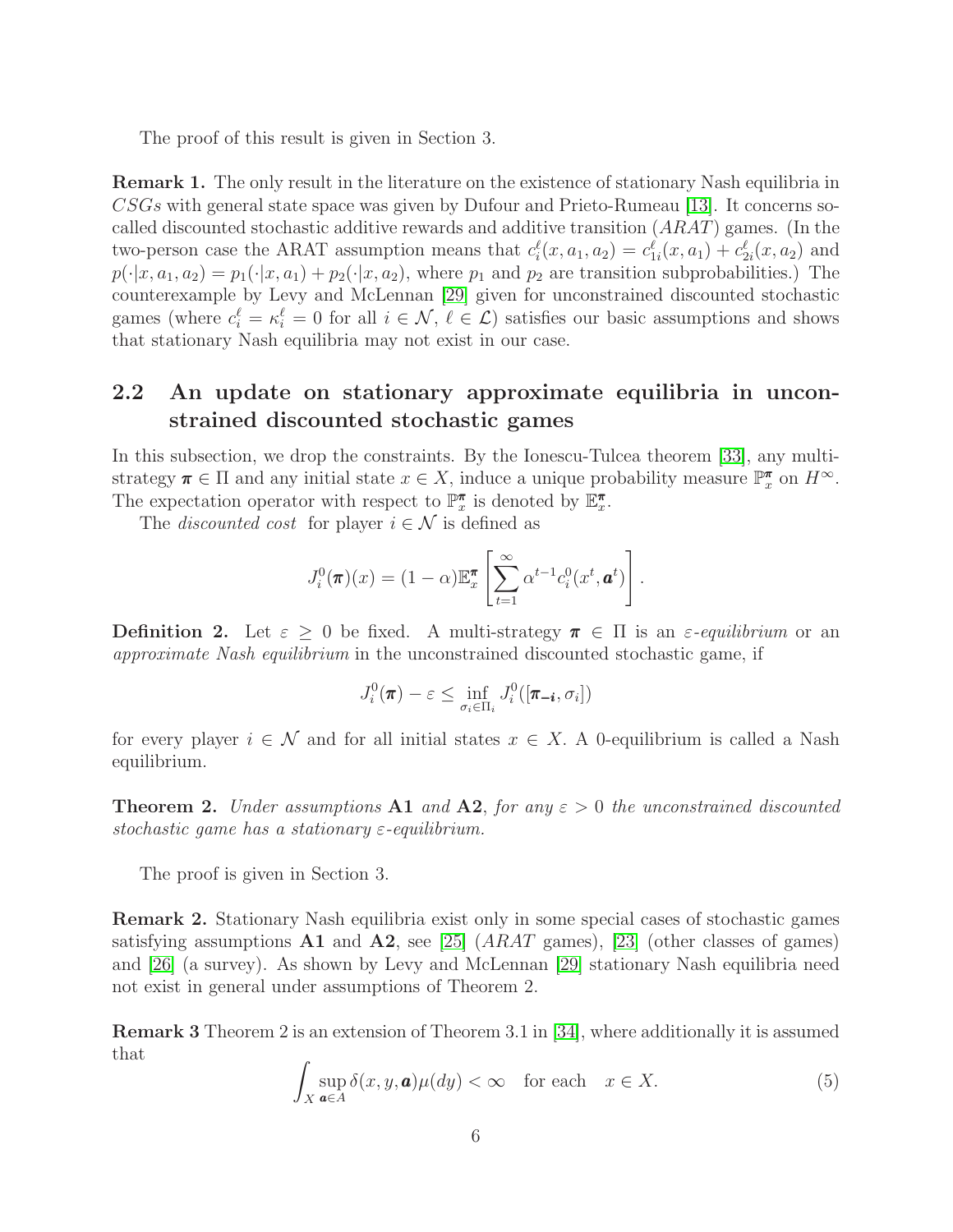### 2.3 Weak correlated equilibria in constrained discounted stochastic games

Let  $\Psi$  be the set of all transition probabilities from X to A, that is,  $\psi \in \Psi$  if  $\psi(\cdot|x) \in$  $Pr(A)$  for every  $x \in X$ . A stationary correlated strategy in the CSG is a constant sequence  $(\psi, \psi, \ldots)$ , where  $\psi \in \Psi$ . As in the case of stationary strategies, we shall identify a correlated strategy with the element  $\psi$  of this sequence.

By the Ionescu-Tulcea theorem [\[33\]](#page-20-11), any correlated strategy  $\psi \in \Psi$  and the initial distribution  $\eta$ , induce a unique probability measure  $\mathbb{P}_{\eta}^{\psi}$  on  $H^{\infty}$ . The expectation operator with respect to  $\mathbb{P}_{\eta}^{\psi}$  is denoted by  $\mathbb{E}_{\eta}^{\psi}$ . Then the discounted cost functionals for player  $i \in \mathcal{N}$  are defined as

$$
J_i^{\ell}(\psi) = (1 - \alpha) \mathbb{E}_{\eta}^{\psi} \left[ \sum_{t=1}^{\infty} \alpha^{t-1} c_i^{\ell}(x^t, \mathbf{a}^t) \right].
$$

for all  $\ell \in \mathcal{L}_0$ . Obviously, here at stage t the vector of actions  $a^t$  is chosen according to a probability measure  $\psi(\cdot|x^t)$ .

Furthermore, let  $\psi_{-i}$  denote the projection of  $\psi(\cdot|x)$  on  $A_{-i}$  for every  $x \in X$ . For any player  $i \in \mathcal{N}$  and a strategy  $\sigma_i \in \Pi_i$  we denote by  $[\psi_{-i}, \sigma_i]$  a multi-strategy, where player i uses a strategy  $\sigma_i$  and the other players act as one player applying  $\psi_{-i}$ . Set

$$
\Delta_i(\psi_{-i}) = \{ \pi_i \in \Pi_i : J_i^{\ell}([\psi_{-i}, \pi_i]) \le \kappa_i^{\ell} \text{ for all } \ell \in \mathcal{L} \}.
$$

**Definition 3.** A strategy  $\psi \in \Psi$  is called a *weak correlated equilibrium* in CSG, if

$$
J_i^0(\psi) \le \inf_{\sigma_i \in \Delta_i(\psi_{-i})} J_i^0([\psi_{-i}, \sigma_i])
$$

for every player  $i \in \mathcal{N}$ .

In order to state our third main result, we need to strengthen Assumption **A3**.

#### Assumption A3'

For each correlated strategy  $\psi \in \Psi$  and for each player  $i \in \mathcal{N}$ , there exists  $\pi_i \in \Pi_i$  such that

$$
J_i^{\ell}([\psi_{-i}, \pi_i]) < \kappa_i^{\ell} \quad \text{for all} \quad \ell \in \mathcal{L}.
$$

**Theorem 3.** Assume A1, A2 and A3'. Then, the CSG possesses a weak correlated equilibrium.

The proof is given in Section 4.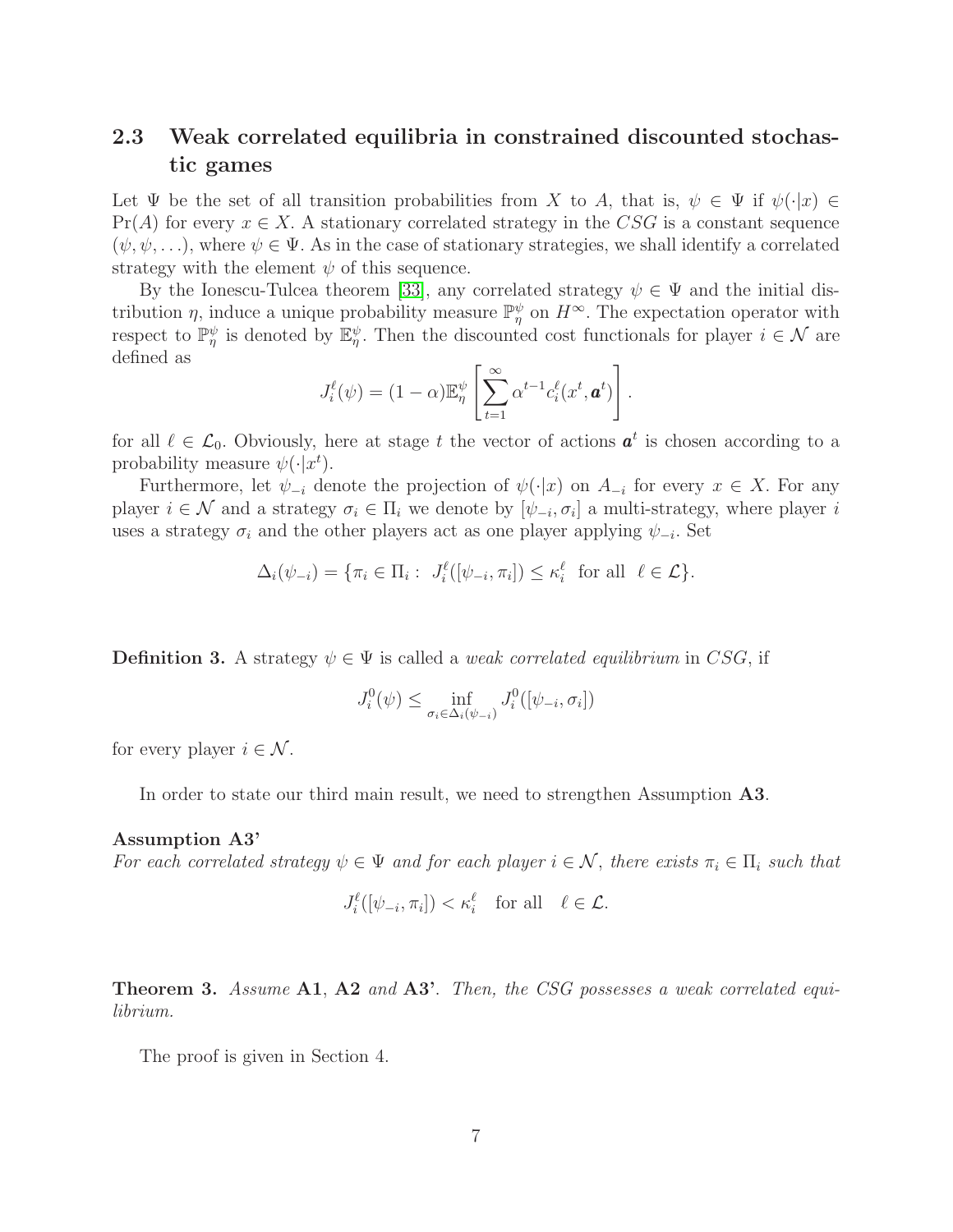Remark 4. The existence of a correlated equilibrium in an unconstrained case was proved by Nowak and Raghavan [\[35\]](#page-20-10) under additional integrability condition [\(5\)](#page-5-0).

Remark 5. From Example 3.16 in [\[14\]](#page-19-5) based on Rademacher's functions, it follows that the weak\* limit of the sequence of approximate equilibria in Theorem 3 need not be a stationary equilibrium.

**Remark 6.** If  $\psi$  is a stationary weak correlated equilitium in a two-person ARAT game, then  $(\psi_{-2}, \psi_{-1})$  is a stationary Nash equilibrium in the ARAT game. Thus, Theorem 3 implies the main result of Dufour and Prieto-Rumeau [\[13\]](#page-19-0). However, their proof is direct in the sense that they do not use an approximation by games with discrete state spaces, but they directly apply the fixed point theorem.

# 3 Approximating games with countable state spaces and proofs of Theorems 1 and 2

In this section, we define a class of games that resemble stochastic games with a countable state space. Using them we can approximate the original game and apply the results on existence of stationary equilibria in discounted games with countably many states proved by Federgruen [\[15\]](#page-19-6) (unconstrained case) and Jaskiewicz and Nowak [\[28\]](#page-20-0) (constrained case).

Let  $\mathcal{C}(A)$  be the Banach space of all real-valued continuous functions on A endowed with the maximum norm  $\|\cdot\|$ . Let  $\mathcal{C}_b = \{w_1, w_2, ...\}$  denote the countable dense subset in the ball  $\{w \in \mathcal{C}(A) : ||w|| \leq b\}$  in  $\mathcal{C}(A)$ , where  $b \geq |c_i^{\ell}(x, \boldsymbol{a})|$  for all  $i \in \mathcal{N}$   $\ell \in \mathcal{L}_0$ ,  $(x, \boldsymbol{a}) \in \mathbb{K}$ .

We write  $\mathcal{L}^1$  to denote in short the Banach space  $\mathcal{L}^1(X,\mathcal{F},\mu)$  of all absolutely integrable real-valued measurable functions on X with the norm

$$
\|\vartheta\|_1 = \int_X |\vartheta(y)| \mu(dy), \quad \vartheta \in \mathcal{L}^1.
$$

Let  $\mathcal{C}(A, \mathcal{L}^1)$  be the space of all  $\mathcal{L}^1$ -valued continuous functions on A with the norm

$$
\|\lambda\|_c = \max_{\mathbf{a}\in A} \int_X |\lambda(y, \mathbf{a})| \mu(dy).
$$

Here an element of  $\mathcal{C}(A, \mathcal{L}^1)$  is written as a product measurable function  $\lambda : X \times A \to \mathbb{R}$ such that  $\lambda(\cdot, \mathbf{a}) \in \mathcal{L}^1$  for each  $\mathbf{a} \in A$  and

$$
\|\lambda(\cdot,\boldsymbol{a}^n)-\lambda(\cdot,\boldsymbol{a})\|_1=\int_X|\lambda(y,\boldsymbol{a}^n)-\lambda(y,\boldsymbol{a})|\mu(dy)\to 0 \text{ as } \boldsymbol{a}^n\to \boldsymbol{a}, n\to \infty.
$$

By Lemma 3.99 in [\[1\]](#page-18-5), the space  $\mathcal{C}(A, \mathcal{L}^1)$  is separable. Our Assumption A2 implies that  $\mathcal{D} := \{\delta(x, \cdot, \cdot) : x \in X\} \subset \mathcal{C}(A, \mathcal{L}^1)$  is also a separable space when endowed with the relative topology. Therefore, there exists a subset  $\{x_k : k \in \mathbb{N}\}\$  of the state space X such that the set  $\mathcal{D}_d := \{ \delta(x_k, \cdot, \cdot) : k \in \mathbb{N} \}$  is dense in  $\mathcal{D}$ .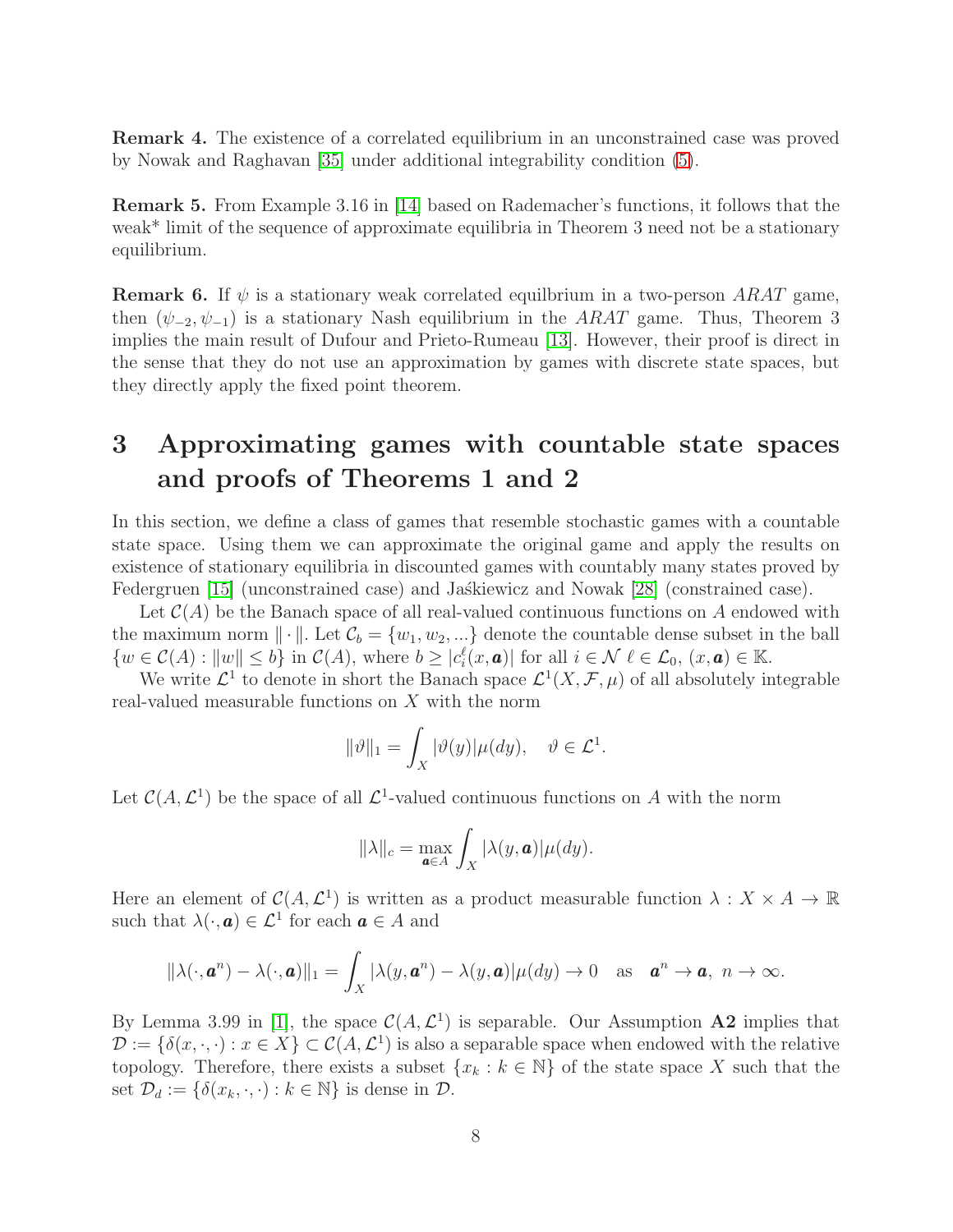For any player  $i \in \mathcal{N}$ , and positive integers  $m_{i\ell}, \ell \in \mathcal{L}_0$ , we put  $\overline{m}_i = (m_{i0}, m_{i1}, ..., m_{iL})$ . Then, given any  $\gamma > 0$ , we define  $B(i, \overline{m_i})$  as the set of all states  $x \in X$  such that

<span id="page-8-0"></span>
$$
\sum_{\ell=0}^{L} \|c_i^{\ell}(x,\cdot) - w_{m_{i\ell}}\| < \gamma. \tag{6}
$$

For any  $x_k \in \mathcal{D}_d$ , let

<span id="page-8-1"></span>
$$
B_k := \{ x \in X : \|\delta(x, \cdot, \cdot) - \delta(x_k, \cdot, \cdot)\|_c = \max_{\mathbf{a} \in A} \int_X |\delta(x, y, \mathbf{a}) - \delta(x_k, y, \mathbf{a})| \mu(dy) < \gamma \}. \tag{7}
$$

It is obvious that the sets  $B_k$  and  $B(i, \overline{m}_i)$  belong to  $\mathcal F$  and the union of all sets

$$
B_k \cap B(1, \overline{m}_1) \cap \ldots \cap B(N, \overline{m}_N)
$$

is the whole state space X. Indeed, if  $x \in X$ , then there exists  $k \in \mathbb{N}$  such that  $x \in B_k$  and, for any player  $i \in \mathcal{N}$ , there exist functions  $w_{m_{i\ell}} \in \mathcal{C}_b$ , and thus  $\overline{m}_i$  such that [\(6\)](#page-8-0) holds.

Let  $\xi$  be a fixed one-to-one correspondence between the sets N and  $N \times N^{N(L+1)}$ . The sets  $B_k$  and  $B(i, \overline{m}_i)$  depend on  $\gamma$ . Therefore, we use superscript  $\gamma$  in the following definition: assuming that  $1 = \xi(k, \overline{m}_1, ..., \overline{m}_N)$ , we put

$$
Y_1^{\gamma} := B_k \cap B(1, \overline{m}_1) \cap \ldots \cap B(N, \overline{m}_N).
$$

We can assume without loss of generality that  $Y_1^{\gamma}$  $Y_1^{\gamma} \neq \emptyset$ . Next, we set  $X_1^{\gamma} = Y_1^{\gamma}$  $i^{\gamma}$  and

$$
X_j^{\gamma} = Y_j^{\gamma} - \bigcup_{t < j} X_t^{\gamma}, \quad \text{for} \quad j \in \mathbb{N} \setminus \{1\}.
$$

Omitting empty sets  $X_i^{\gamma}$  we obtain a subset  $\mathbb{N}_0 \subset \mathbb{N}$  such that

 $\mathcal{P}^{\gamma} = \{X_i^{\gamma}\}$  $j^{\gamma} : j \in \mathbb{N}_0$ 

is a measurable partition of the state space X. Choose any  $n \in \mathbb{N}_0$ . Then  $\xi^{-1}(n)$  is a unique sequence in  $\mathbb{N} \times \mathbb{N}^{N(L+1)}$  that depends on n and therefore can be denoted as  $(k^n, \overline{m}_1^n, ..., \overline{m}_N^n)$ where  $\overline{m}_i^n = (m_{i0}^n, m_{i1}^n, ..., m_{iL}^n), i \in \mathcal{N}$ . Now, taking into account that  $\xi(n) = (k^n, \overline{m}_1^n, ..., \overline{m}_N^n)$ ,  $n \in \mathbb{N}_0$ , for each  $x \in X_n^{\gamma}$ , we define

<span id="page-8-2"></span>
$$
\delta^{\gamma}(x, y, \mathbf{a}) := \delta(x_{k^n}, y, \mathbf{a}) \quad \text{and} \quad c_i^{\ell, \gamma}(x, \mathbf{a}) := w_{m_{i,\ell}^n}(\mathbf{a}), \quad \ell \in \mathcal{L}_0, \ i \in \mathcal{N}.
$$
 (8)

From [\(6\)](#page-8-0), [\(7\)](#page-8-1) and [\(8\)](#page-8-2), it follows that for each  $n \in \mathbb{N}_0$  and  $x \in X_n^{\gamma}$ , we have

<span id="page-8-3"></span>
$$
||c_i^{\ell}(x,\cdot)-c_i^{\ell,\gamma}(x,\cdot)|| < \gamma \quad \ell \in \mathcal{L}_0
$$
\n(9)

and

<span id="page-8-4"></span>
$$
\|\delta(x,\cdot,\cdot)-\delta^{\gamma}(x,\cdot,\cdot)\|_{c}=\max_{\mathbf{a}\in A}\int_{X}|\delta(x,y,\mathbf{a})-\delta^{\gamma}(x,y,\mathbf{a})|\mu(dy)<\gamma.
$$
 (10)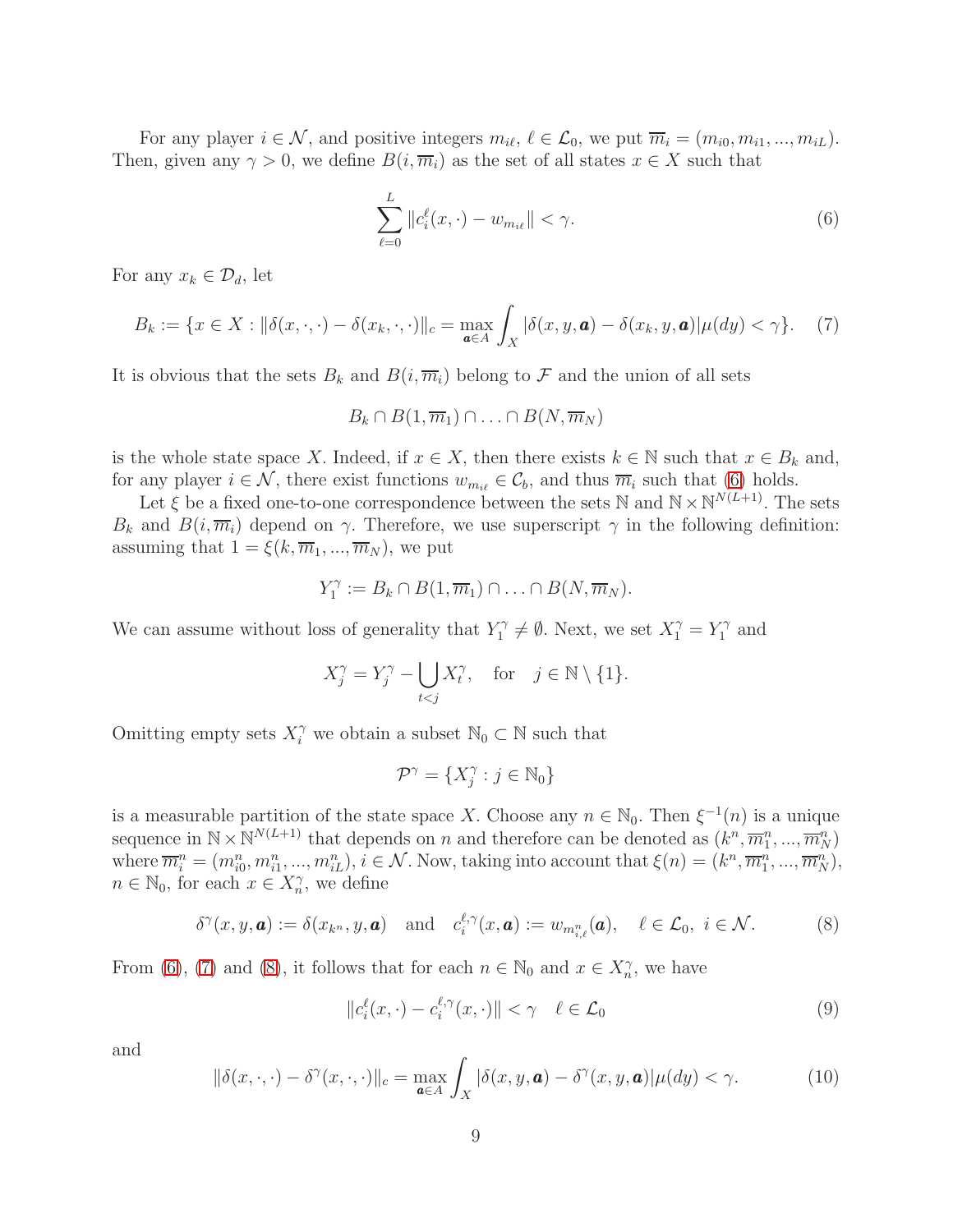The original game defined in Section 2 is now denoted by  $\mathcal{G}$ . We use  $\mathcal{G}^{\gamma}$  to denote the game where the cost functions are  $c_i^{\ell,\gamma}$  $i_i^{\ell,\gamma}$  and the transition probability is

$$
p^{\gamma}(B|x,\mathbf{a}) = \int_X \delta^{\gamma}(x,y,\mathbf{a})|\mu(dy), \quad B \in \mathcal{F}.
$$
 (11)

Note that  $c_i^{\ell,\gamma}$  $e^{i\gamma}(x, \mathbf{a})$  and  $p^{\gamma}(B|x, \mathbf{a})$  are constant functions of x on every set  $X_n^{\gamma}$ .

The discounted expected costs in the game  $\mathcal{G}^{\gamma}$  under a multi-strategy  $\pi \in \Pi$  are denoted by

$$
J_i^{\ell,\gamma}(\pi)(x)
$$
 and  $J_i^{\ell,\gamma}(\pi) = \int_X J_i^{\ell,\gamma}(\pi)(x)\eta(dx).$ 

Let

<span id="page-9-2"></span>
$$
\epsilon(\gamma) := \frac{\gamma(1 - \alpha + b\alpha)}{1 - \alpha}.
$$
\n(12)

From [\(9\)](#page-8-3), [\(10\)](#page-8-4) and Lemma 4.4 in [\[34\]](#page-20-3), we conclude the following auxiliary result.

**Lemma 1.** For each  $i \in \mathcal{N}$  and  $\ell \in \mathcal{L}_0$ , we have

$$
\sup_{x \in X} \sup_{\pi \in \Pi} |J_i^{\ell}(\pi)(x) - J_i^{\ell,\gamma}(\pi)(x)| \le \epsilon(\gamma).
$$

With  $\mathcal{G}^{\gamma}$  we associate a stochastic game  $\mathcal{G}^{\gamma}_c$  with countable state space  $\mathbb{N}_0$ , the costs given by

<span id="page-9-0"></span>
$$
\widehat{c}_i^{\ell,\gamma}(n,\mathbf{a}) := c_i^{\ell,\gamma}(x,\mathbf{a}), \quad x \in X_n^{\gamma}, \quad n \in \mathbb{N}_0, \ \mathbf{a} \in A,\tag{13}
$$

and transitions defined as

<span id="page-9-1"></span>
$$
\widehat{p}^{\gamma}(s|n, \mathbf{a}) := \delta^{\gamma}(X_s^{\gamma}|x, \mathbf{a}), \quad x \in X_n^{\gamma}, n, s \in \mathbb{N}_0, \mathbf{a} \in A.
$$
\n(14)

Note that the right-hand sides in [\(13\)](#page-9-0) and [\(14\)](#page-9-1) are independent of x in  $X_n^{\gamma}$  and thus the costs and transitions above are well-defined. A stationary strategy for player  $i \in \mathcal{N}$  in the game  $\mathcal{G}_c^{\gamma}$  is a transition probability  $f_i$  from  $\mathbb{N}_0$  to  $A_i$ . The set of all stationary strategies for player  $i \in \mathcal{N}$  in this game is denoted by  $F_i$ . We put  $F := \prod_{i \in \mathcal{N}} F_i$ .

The expected discounted costs in the game  $\mathcal{G}_c^{\gamma}$  under stationary multi-strategy  $\pi$  are denoted by

$$
\widehat{J}_i^{\ell,\gamma}(\boldsymbol{\pi})(n),\ n \in \mathbb{N}_0,\ \text{and}\ \widehat{J}_i^{\ell,\gamma}(\boldsymbol{\pi}) = \sum_{n \in \mathbb{N}_0} \widehat{J}_i^{\ell,\gamma}(\boldsymbol{\pi})(n)\eta(X_n^{\gamma}).
$$

Let  $\overline{\Phi}_i$  be the set of all piecewise constant stationary strategies of player  $i \in \mathcal{N}$ . A strategy  $\varphi_i \in \overline{\Phi}_i$  if, for each  $n \in \mathbb{N}_0$ , there exists a probability measure  $\nu_n$  on  $A_i$  such that  $\varphi_i(da_i|x) = \nu_n(da_i)$  for all  $x \in X_n^{\gamma}$ . We put  $\overline{\Phi} = \prod_{i \in \mathcal{N}} \overline{\Phi}_i$ .

Let  $\mathbf{f} = (1_1, ..., f_N) \in F$  and  $\boldsymbol{\varphi} = (\varphi_1, ..., \varphi_N) \in \overline{\Phi}$  be such that

<span id="page-9-3"></span>
$$
\varphi_i(da_i|x) = f_i(da_i|n) \text{ for all } i \in \mathcal{N}, n \in \mathbb{N}, x \in X_n^{\gamma}.
$$
 (15)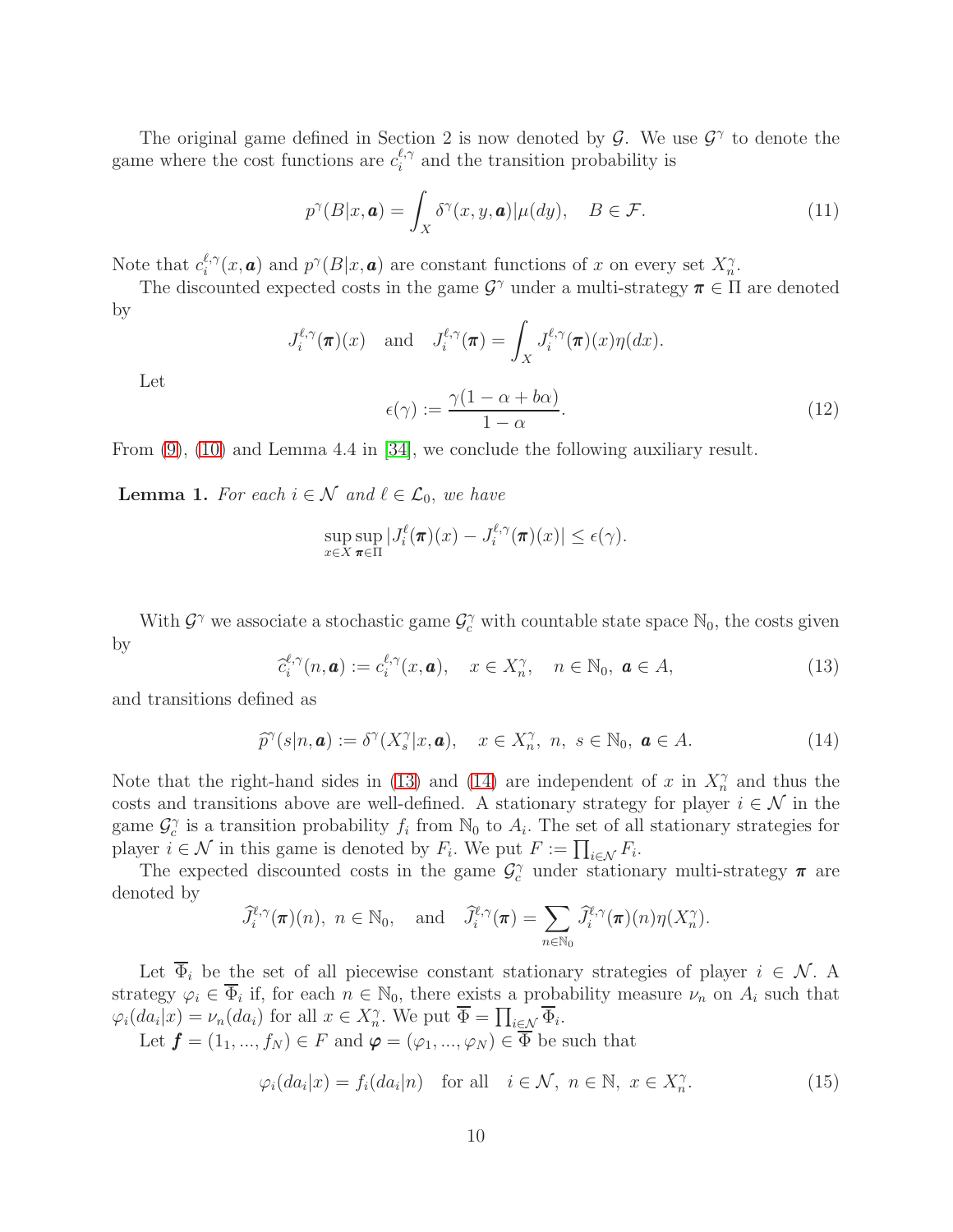Then, for each  $i \in \mathcal{N}, \ell \in \mathcal{L}_0, n \in \mathbb{N}$  and  $x \in X_n^{\gamma}$ ,

<span id="page-10-0"></span>
$$
J_i^{\ell,\gamma}(\varphi)(x) = \hat{J}_i^{\ell,\gamma}(f)(n)
$$
\n(16)

and

$$
J_i^{\ell,\gamma}(\boldsymbol{\varphi}) = \widehat{J}_i^{\ell,\gamma}(\boldsymbol{f}).\tag{17}
$$

**Proof of Theorem 1.** Let  $\varepsilon > 0$  and the player  $i \in \mathcal{N}$  be fixed. Then, Assumption A3 and Lemma 24 in [\[37\]](#page-21-0) or Lemma 3 in [\[16\]](#page-19-7) imply that for any multi-strategy  $\varphi \in \dot{\overline{\Phi}}$  there exists  $\sigma_i \in \Phi_i$  such that

$$
J_i^{\ell}([\boldsymbol{\varphi_{-i}}, \sigma_i]) < \kappa_i^{\ell} \quad \text{for all } \ell \in \mathcal{L}.
$$

By Lemma A for every  $\gamma > 0$  there exists a piecewise constant Markov strategy  $\overline{\pi}_i$  such that

<span id="page-10-1"></span>
$$
J_i^{\ell,\gamma}([\boldsymbol{\varphi}_{-\boldsymbol{i}},\sigma_i]) = J_i^{\ell,\gamma}([\boldsymbol{\varphi}_{-\boldsymbol{i}},\overline{\pi}_i])
$$
\n(18)

for all  $\ell \in \mathcal{L}_0$ . Now choose  $\gamma > 0$  in [\(12\)](#page-9-2) such that  $\epsilon(\gamma) < \epsilon/2$ . By Lemma 1 and above displays we conclude that the approximating game satisfies the Slater condition, that, is,

<span id="page-10-2"></span>
$$
J_i^{\ell,\gamma}([\boldsymbol{\varphi_{-i}},\overline{\pi}_i]) < \kappa_i^{\ell} + \frac{\varepsilon}{2}, \quad \ell \in \mathcal{L}.\tag{19}
$$

From Corollary 2 in [\[27\]](#page-20-12) the game  $\mathcal{G}_c^{\gamma}$  possesses a stationary constrained equilibrium  $\boldsymbol{f}$  =  $(f_1, ..., f_N)$ . Define  $\varphi = (\varphi_1, ..., \varphi_N) \in \Phi$  as in [\(15\)](#page-9-3). Hence, by [\(16\)](#page-10-0)

$$
J_i^{0,\gamma}(\bm{\varphi}) \leq J_i^{0,\gamma}([\bm{\varphi_{-i}},\hat{\pi}_i])
$$

for any piecewise constant strategy  $\hat{\pi}_i$  such that

$$
J_i^{\ell,\gamma}([\boldsymbol{\varphi}_{-i},\hat{\pi}_i]) \leq \kappa_i^{\ell} + \frac{\varepsilon}{2}, \quad \ell \in \mathcal{L}.
$$

We show that this is  $\varepsilon$ -equilibrium in the original game. Take any feasible strategy  $\pi_i \in$  $\Delta_i(\boldsymbol{\varphi_{-i}}),$  i.e.,

$$
J_i^{\ell}([\varphi_{-i}, \pi_i]) \leq \kappa_i^{\ell}, \quad \text{for all} \quad \ell \in \mathcal{L}.
$$

Again making use of Lemma 24 in [\[37\]](#page-21-0) or Lemma 3 in [\[16\]](#page-19-7) we deduce that there exists a strategy  $\sigma_i \in \Phi_i$  such that

$$
J_i^{\ell}([\boldsymbol{\varphi}_{-\boldsymbol{i}}, \pi_i]) = J_i^{\ell}([\boldsymbol{\varphi}_{-\boldsymbol{i}}, \sigma_i]) \quad \text{for all} \quad \ell \in \mathcal{L}_0.
$$

Then, by Lemma A and Lemma 1 there exists a piecewise constant Markov strategy  $\overline{\pi}_i$  such that [\(18\)](#page-10-1) holds and [\(19\)](#page-10-2) is satisfied with the weak inequality instead of the strict one. In other words,  $\overline{\pi}_i$  is feasible strategy in  $\mathcal{G}^{\gamma}$ . Therefore, by Lemma 1 we infer

$$
J_i^0(\boldsymbol{\varphi}) \leq J_i^{0,\gamma}(\boldsymbol{\varphi}) + \frac{\varepsilon}{2} \leq J_i^{0,\gamma}([\boldsymbol{\varphi}_{-\boldsymbol{i}}, \overline{\pi}_i]) + \frac{\varepsilon}{2} = J_i^{0,\gamma}([\boldsymbol{\varphi}_{-\boldsymbol{i}}, \sigma_i]) + \frac{\varepsilon}{2}
$$
  

$$
\leq J_i^0([\boldsymbol{\varphi}_{-\boldsymbol{i}}, \sigma_i]) + \varepsilon = J_i^0([\boldsymbol{\varphi}_{-\boldsymbol{i}}, \pi_i])) + \varepsilon.
$$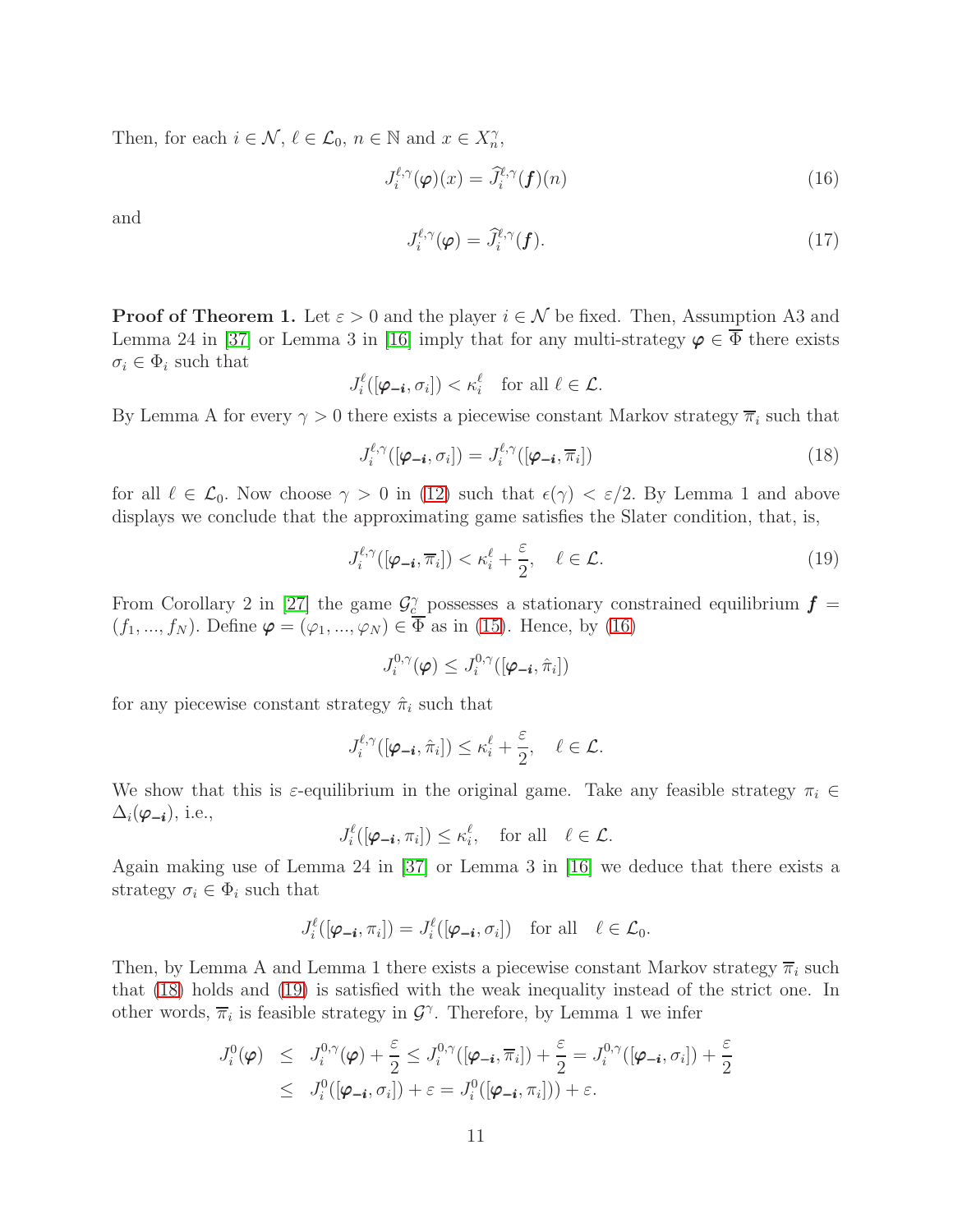This finishes the proof.  $\square$ 

**Proof of Theorem 2.** Let  $\varepsilon > 0$  be fixed. Choose  $\gamma > 0$  in [\(12\)](#page-9-2) such that  $\epsilon(\gamma) < \varepsilon/2$ . By Theorem 1 in [\[15\]](#page-19-6), the game  $\mathcal{G}_c^{\gamma}$  has a stationary equilibrium  $\boldsymbol{f} = (f_1, ..., f_N)$ . Define  $\varphi = (\varphi_1, ..., \varphi_N) \in \overline{\Phi}$  as in [\(15\)](#page-9-3). Then by [\(16\)](#page-10-0), we have

<span id="page-11-0"></span>
$$
J_i^{0,\gamma}(\boldsymbol{\varphi})(x) = \inf_{\phi_i \in \overline{\Phi}_i} J_i^{0,\gamma}([\boldsymbol{\varphi}_{-i}, \phi_i])(x), \quad i \in \mathcal{N}, \ x \in X. \tag{20}
$$

As in Lemma 4.1 in [\[34\]](#page-20-3), we can prove that

<span id="page-11-1"></span>
$$
\inf_{\phi_i \in \overline{\Phi}_i} J_i^{0,\gamma}([\boldsymbol{\varphi}_{-i}, \phi_i])(x) = \inf_{\phi_i \in \Phi_i} J_i^{0,\gamma}([\boldsymbol{\varphi}_{-i}, \phi_i])(x), \quad i \in \mathcal{N}, \ x \in X. \tag{21}
$$

By  $(20)$  and  $(21)$ , we get

$$
J_i^{0,\gamma}(\boldsymbol{\varphi})(x) = \inf_{\phi_i \in \Phi_i} J_i^{0,\gamma}([\boldsymbol{\varphi_{-i}}, \phi_i])(x), \quad i \in \mathcal{N}, \ x \in X.
$$

This equality and Lemma 1 imply that

<span id="page-11-2"></span>
$$
J_i^0(\boldsymbol{\varphi})(x) - \varepsilon \le \inf_{\phi_i \in \Phi_i} J_i^0([\boldsymbol{\varphi}_{-i}, \phi_i])(x), \quad i \in \mathcal{N}, \ x \in X. \tag{22}
$$

By standard methods in discounted dynamic programming [\[8,](#page-19-8) [34\]](#page-20-3), we have

$$
\inf_{\phi_i \in \Phi_i} J_i^0([\boldsymbol{\varphi_{-i}}, \phi_i])(x) = \inf_{\sigma_i \in \Pi_i} J_i^0([\boldsymbol{\varphi_{-i}}, \sigma_i])(x), \quad i \in \mathcal{N}, \ x \in X.
$$

This fact and [\(22\)](#page-11-2) imply that

$$
J_i^0(\boldsymbol{\varphi})(x) - \varepsilon \le \inf_{\sigma_i \in \Pi_i} J_i^0([\boldsymbol{\varphi_{-i}}, \sigma_i])(x), \quad i \in \mathcal{N}, \ x \in X,
$$

which completes the proof.  $\square$ 

Remark 7. The proof of Theorem 2 is similar to that of Theorem 3.1 in [\[34\]](#page-20-3), but it has one important change implying that the restrictive condition [\(5\)](#page-5-0) can be dropped.

# 4 Young measures and the proof of Theorem 3

Let  $\nu := (\eta + \mu)/2$ . A function  $c : \mathbb{K} \to \mathbb{R}$  is Carathéodory, if it is Borel measurable on K,  $c(x, \cdot)$  is continuous on A for each  $x \in X$  and

$$
\int_X \max_{\mathbf{a}\in A} |c(x,\mathbf{a})| \nu(dx) < \infty.
$$

Let  $\Phi_{\nu}$  be the space of all *ν*-equivalence classes of functions in  $\Psi$ . The elements of  $\Phi_{\nu}$  are called Young measures [\[7\]](#page-18-6). We assume that the space  $\Phi_{\nu}$  is endowed with the weak\* topology. Since F is countably generated,  $\Phi_{\nu}$  is metrisable. Moreover, since the set A is compact,  $\Phi_{\nu}$  is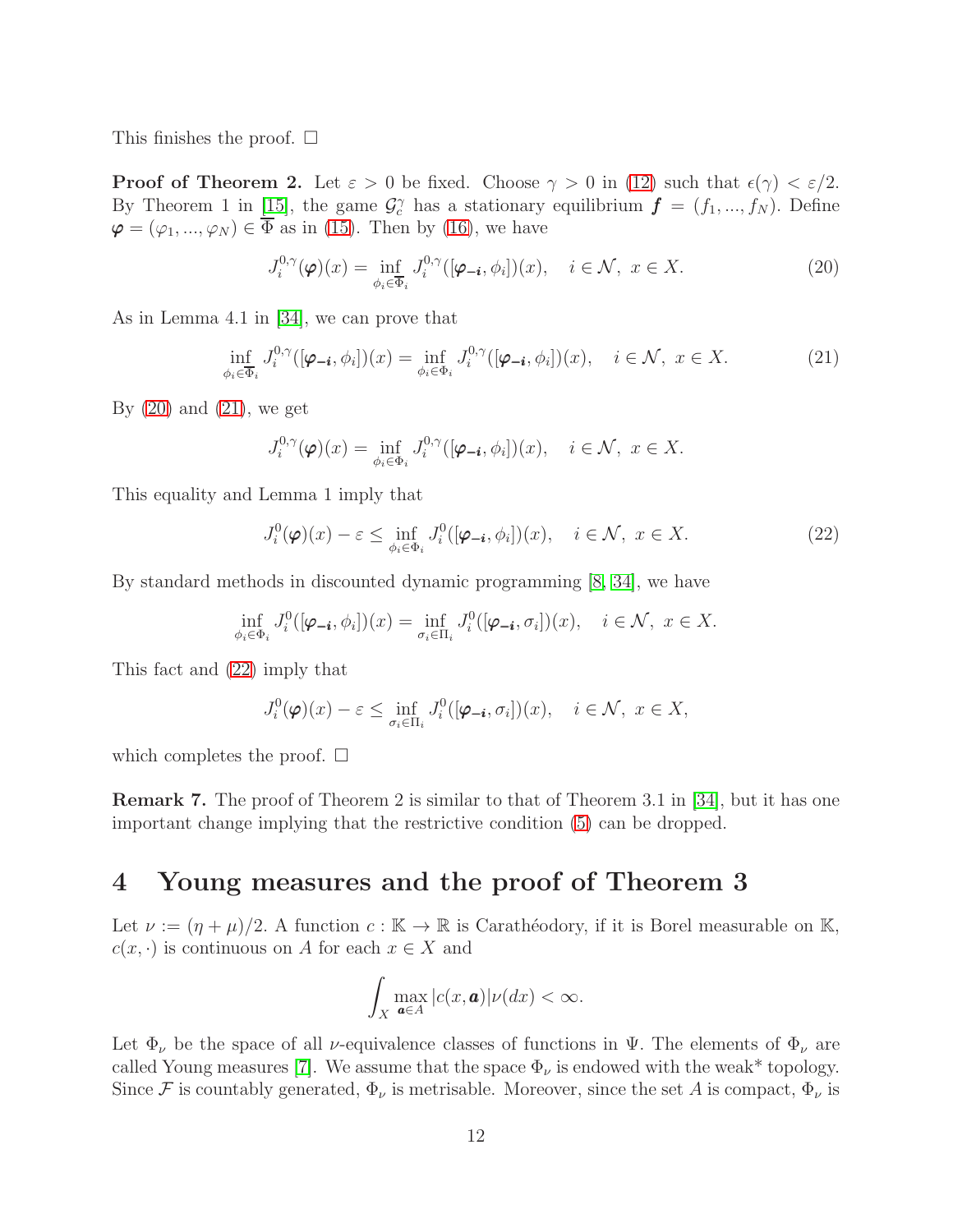a compact convex subset of a locally convex linear topological space. For a detailed discussion of these issues consult with [\[7\]](#page-18-6) and references cited therein. Here, we recall that  $\psi^n \to^* \psi^0$ in  $\Phi_{\nu}$  as  $n \to \infty$  if and only if for every Carathéodory function  $c : \mathbb{K} \to \mathbb{R}$ , we have

$$
\lim_{n\to\infty}\int_X\int_A c(x,\boldsymbol{a})\psi^n(d\boldsymbol{a}|x)\nu(dx)=\int_X\int_A c(x,\boldsymbol{a})\psi^0(d\boldsymbol{a}|x)\nu(dx).
$$

We start with a useful result. From Theorem 1 we know that the game CSG has a stationary  $\varepsilon$ -equilibrium. Take any sequence  $\varepsilon_n$  converging to 0 as  $n \to \infty$ . Then, from the proof of Theorem 1 it follows that there exists a profile of stationary piecewise constant strategies

$$
\boldsymbol{\varphi}^n = (\varphi_1^n, \dots, \varphi_N^n) \in \overline{\Phi},
$$

which comprises  $\varepsilon_n$ -equilibrium in the CSG and at the same time an equilibrium in the corresponding constrained game  $\mathcal{G}^{\gamma_n}$  with  $\gamma_n < \frac{\varepsilon_n(1-\alpha)}{2(1-\alpha)+bc}$  $\frac{\varepsilon_n(1-\alpha)}{2(1-\alpha+b\alpha)}$  and the constraint constants  $\kappa_i^{\ell} + \frac{\varepsilon_n}{2}$  $\frac{\varepsilon_n}{2}$ . For instance, we may set  $\gamma_n := \frac{\varepsilon_n(1-\alpha)}{3(1-\alpha)+bc}$  $rac{\varepsilon_n(1-\alpha)}{3(1-\alpha+b\alpha)}$ .

We define the product measure on  $\hat{A}$  for every  $x \in X$  as

$$
\psi^{n}(\cdot|x):=\varphi_{1}^{n}(\cdot|x)\otimes\ldots\otimes\varphi_{N}^{n}(\cdot|x).
$$

Without loss of generality, we may assume that  $\psi^n$  converges in the weak\* topology to some  $\psi$  in  $\Phi_{\nu}$  as  $n \to \infty$ .

**Lemma 2.** If  $\psi^n \to^* \psi$  in  $\Phi_{\nu}$  as  $n \to \infty$ , then (a)  $J_i^{\ell,\gamma_n}$  $J_i^{\ell,\gamma_n}(\psi^n) \to J_i^{\ell}(\psi),$ (b)  $J_i^{\ell,\gamma_n}$  $\mathcal{L}^{\ell,\gamma_n}([\psi_{-i}^n,\phi_i]) \to J_i^{\ell}([\psi_{-i},\phi_i])$  for any  $\phi_i \in \Phi_i$ .

**Proof.** For part (a) we use the triangle inequality

$$
|J_i^{\ell,\gamma_n}(\psi^n) - J_i^{\ell}(\psi)| \leq |J_i^{\ell,\gamma_n}(\psi^n) - J_i^{\ell}(\psi^n)| + |J_i^{\ell}(\psi^n) - J_i^{\ell}(\psi)|.
$$

The first term on the right-hand side converges to 0 by Lemma 1 and the definition of  $\psi^n$ , whereas the convergence to 0 of the the second term follows from Lemma 4.1 in [\[27\]](#page-20-12) and the fact that  $|J_i^{\ell}(\cdot)| \leq b$  for every  $i \in \mathcal{N}$  and  $\ell \in \mathcal{L}_0$ . Part (b) is proved as point (a) by using the Fubini theorem and noting that  $\psi_{-i}^n \to^* \psi_{-i}$  in  $\Phi_{\nu}$ .  $\Box$ 

**Proof of Theorem 3.** We show that the above defined  $\psi$  (the weak<sup>\*</sup> limit of  $\psi^n$ ) is a weak correlated equilibrium. Take any feasible strategy in CSG for player  $i \in \mathcal{N}$ , i.e.,  $\pi_i \in \Pi_i$ such that

$$
J_i^{\ell}([\psi_{-i}, \pi_i]) \leq \kappa_i^{\ell} \quad \text{for all} \quad \ell \in \mathcal{L}.
$$

Making use of Lemma 24 in [\[37\]](#page-21-0) or Lemma 3 in [\[16\]](#page-19-7) we deduce that there exists a strategy  $\phi_i \in \Phi_i$  such that

$$
J_i^{\ell}([\psi_{-i}, \pi_i]) = J_i^{\ell}([\psi_{-i}, \phi_i]) \text{ for all } \ell \in \mathcal{L}_0.
$$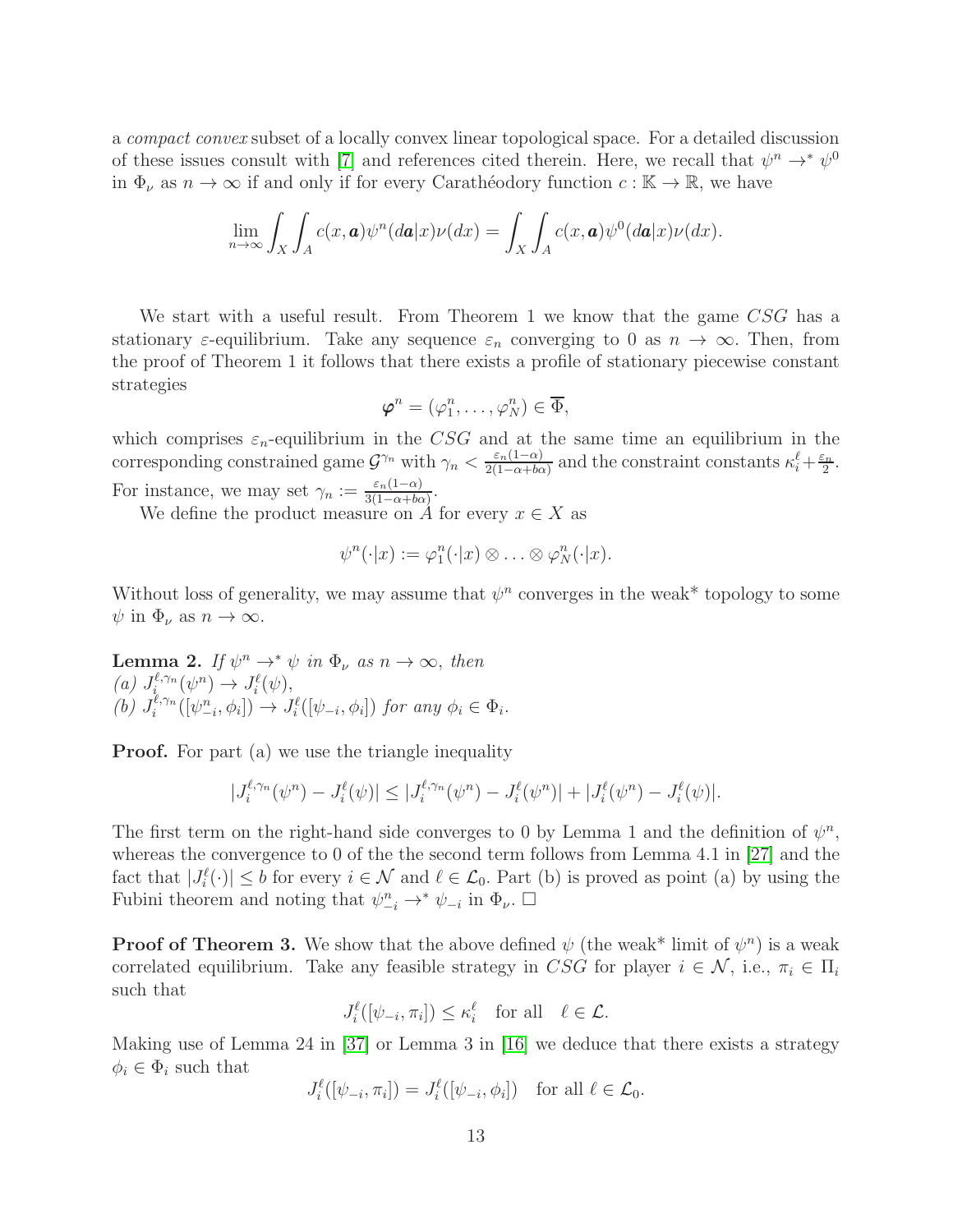1 ◦ Assume first that

$$
J_i^{\ell}([\psi_{-i}, \phi_i]) < \kappa_i^{\ell} \quad \text{for all} \quad \ell \in \mathcal{L}.
$$

From this inequality and Lemma 2(b) we deduce that there exists  $N_1 \in \mathbb{N}$  such that

$$
J_i^{\ell,\gamma_n}([\psi_{-i}^n,\phi_i]) < \kappa_i^{\ell} \quad \text{for all} \quad \ell \in \mathcal{L} \quad \text{and} \quad n \ge N_1.
$$

For every  $n \geq N_1$  from the definition of  $\psi^n$  and Lemma A we infer the existence of a piecewise constant Markov strategy  $\overline{\pi}_i$  (that may depend on n) such that

$$
J_i^{\ell,\gamma_n}([\psi_{-i}^n,\phi_i]) = J_i^{\ell,\gamma_n}([\psi_{-i}^n,\overline{\pi}_i]) \text{ for all } \ell \in \mathcal{L}_0.
$$

Hence, it must hold

$$
J_i^{0,\gamma_n}(\psi^n) \le J_i^{0,\gamma_n}([\psi^n_{-i}, \overline{\pi}_i]) = J_i^{0,\gamma_n}([\psi^n_{-i}, \phi_i]).
$$

In other words, for every  $n \geq N_1$  we have

$$
J_i^{0,\gamma_n}(\psi^n) \le J_i^{0,\gamma_n}([\psi^n_{-i}, \phi_i]).
$$

Letting  $n \to \infty$  and making use of Lemma 2, we have

<span id="page-13-0"></span>
$$
J_i^0(\psi) \le J_i^0([\psi_{-i}, \phi_i]) = J_i^0([\psi_{-i}, \pi_i])
$$
\n(23)

for any feasible strategy  $\pi_i \in \Pi_i$  satisfying Assumption **A3'**.

2° Assume now that there is an index  $\ell \in \mathcal{L}$  such that

$$
J_i^{\ell}([\psi_{-i}, \phi_i]) = \kappa_i^{\ell}.
$$

Then, by Assumption A3' there exists (without loss of generality) a strategy  $\hat{\phi}_i \in \Phi_i$  such that

$$
J_i^{\ell}([\psi_{-i}, \widehat{\phi}_i]) < \kappa_i^{\ell} \quad \text{for all} \quad \ell \in \mathcal{L}.
$$

Making use of Proposition 4.4 in [\[13\]](#page-19-0), we may define a sequence of a mixture of so-called occupation measures induced by  $[\psi_{-i}, \phi_i]$  and  $[\psi_{-i}, \phi_i]$  with carefully chosen coefficients and show that [\(23\)](#page-13-0) is also satisfied.  $\square$ 

# 5 A basic lemma on piecewise constant strategies

In this section, we prove a lemma which plays an important role in the proofs of theorems.

Let player  $i \in \mathcal{N}$  be fixed. We also fix  $\gamma > 0$ , the partition  $\mathcal{P}^{\gamma} = \{X_n^{\gamma} : n \in \mathbb{N}_0\}$  of the state space X, the cost functions  $c_i^{\ell,\gamma}$  $\ell, \gamma$  and the transition function  $p^{\gamma}$  in the game  $\mathcal{G}^{\gamma}$ . We fix  $\boldsymbol{\varphi_{-i}} \in \overline{\Phi}_{-i} = \prod_{j \in \mathcal{N}\setminus \{i\}} \overline{\Phi}_{j}.$ 

A piecewise constant Markov strategy for player i is a sequence  $\pi_i = (f^t)_{t \in \mathbb{N}}$ , where  $f^t \in \overline{\Phi}_i$  for all  $t \in \mathbb{N}$ .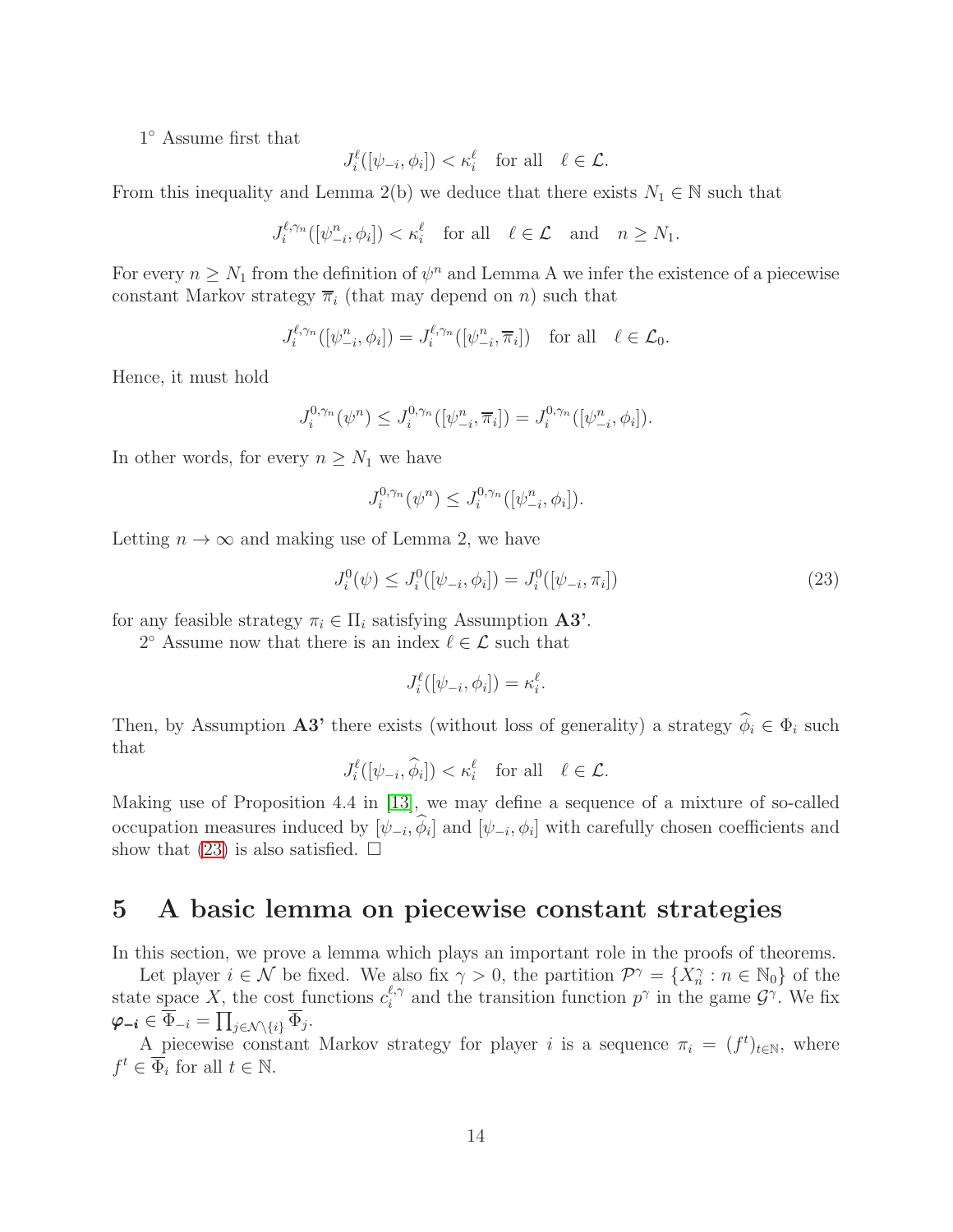**Lemma A.** For each  $\phi \in \Phi_i$  there exists a piecewise constant Markov strategy  $\pi_i = (f^t)_{t \in \mathbb{N}}$ for player i such that

$$
J_i^{\ell,\gamma}([\boldsymbol{\varphi}_{-\boldsymbol{i}},\phi_i])=J_i^{\ell,\gamma}([\boldsymbol{\varphi}_{-\boldsymbol{i}},\pi_i]) \quad for \quad \ell \in \mathcal{L}_0.
$$

For a proof we need some auxiliary results. Let  $d \in \mathbb{N}$ .

**Lemma B.** Assume that  $Y \in \mathcal{F}$  and  $\rho_0$  is a probability measure on X such that  $\rho_0(Y) = 1$ . Let  $v = (v_0, ..., v_{d-1})$ , where every  $v_j : X \to \mathbb{R}$  is a bounded measurable function. Then there exist points  $y_0, ..., y_d \in Y$  and non-negative numbers  $\beta_0, ..., \beta_d$  such that  $\sum_{j=0}^d \beta_j = 1$  and

<span id="page-14-0"></span>
$$
\int_{Y} v(x)\rho_0(dx) = \sum_{j=0}^{d} \beta_j v(y_j).
$$
\n(24)

**Proof.** Consider the distribution function of v defined by:  $\zeta_v(B) := \rho_0(v^{-1}(B))$ , where B is any Borel set in  $\mathbb{R}^d$ . Using Theorem 16.13 on page 229 in [\[9\]](#page-19-9) and Lemma 3 on page 74 in [\[18\]](#page-19-10), we obtain

$$
\int_Y v(x)\rho_0(dx) = \int_{\mathbb{R}^d} y\zeta_v(y)dy \in co\{v(x) : x \in X\}.
$$

Applying Carathéodory's theorem, we obtain points  $x_0, ..., x_d \in X$  and numbers  $\beta_0, ..., \beta_d \geq 0$ such that  $\sum_{j=0}^{d} \beta_j = 1$  and [\(24\)](#page-14-0) holds.  $\Box$ 

Let  $\mathcal{C}(A_i)$  be the space of all real-valued continuous functions on  $A_i$ ,  $Pr(A_i)$  be the space of all probability measures on  $A_i$  and  $\rho$  be a probability measure on X.

**Lemma C.** Let  $u^{\ell}: X \times A_i \to \mathbb{R}$  be a bounded function such that  $u^{\ell}(x, a_i) = u_n^{\ell}(a_i)$  for all  $x \in X_n^{\gamma}, a_i \in A_i$ , where  $u_n^{\ell} \in \mathcal{C}(A_i)$ ,  $n \in \mathbb{N}_0$ . Then, for any  $\phi_i \in \Phi_i$  there exists  $f \in \overline{\Phi}_i$  such that

<span id="page-14-1"></span>
$$
\int_{X} \int_{A_i} u^{\ell}(x, a_i) \phi_i(da_i|x) \rho(dx) = \int_{X} \int_{A_i} u^{\ell}(x, a_i) f(da_i|x) \rho(dx) \quad \text{for} \quad \ell \in \mathcal{L}_0.
$$
 (25)

**Proof.** Assume that  $\rho(X_n^{\gamma}) > 0$  and define  $\rho_0(B) = \frac{\rho(B \cap X_n^{\gamma})}{\rho(X_n^{\gamma})}$  $\frac{B\{[X_n]\}}{\rho(X_n^{\gamma})}, B \in \mathcal{F}$ . Applying Lemma B with  $d = L + 1$  and  $v = (u^0, ..., u^L)$ , we infer that there exist points  $y_0(n), ..., y_{L+1}(n)$  in  $X_n^{\gamma}$  and  $\beta_0(n), ..., \beta_{L+1}(n) \ge 0$  such that  $\sum_{j=0}^{L+1} \beta_j(n) = 1$  and

$$
\frac{1}{\rho(X_n^{\gamma})} \int_{X_n^{\gamma}} \int_{A_i} u^{\ell}(x, a_i) \phi_i(da_i|x) = \frac{1}{\rho(X_n^{\gamma})} \int_{X_n^{\gamma}} \int_{A_i} u_n^{\ell}(a_i) \phi_i(da_i|x) \rho(dx)
$$
  

$$
= \sum_{j=0}^{L+1} \beta_j(n) \int_{A_i} u_n^{\ell}(a_i) \phi_i(da_i|y_j(n)), \quad \ell \in \mathcal{L}_0.
$$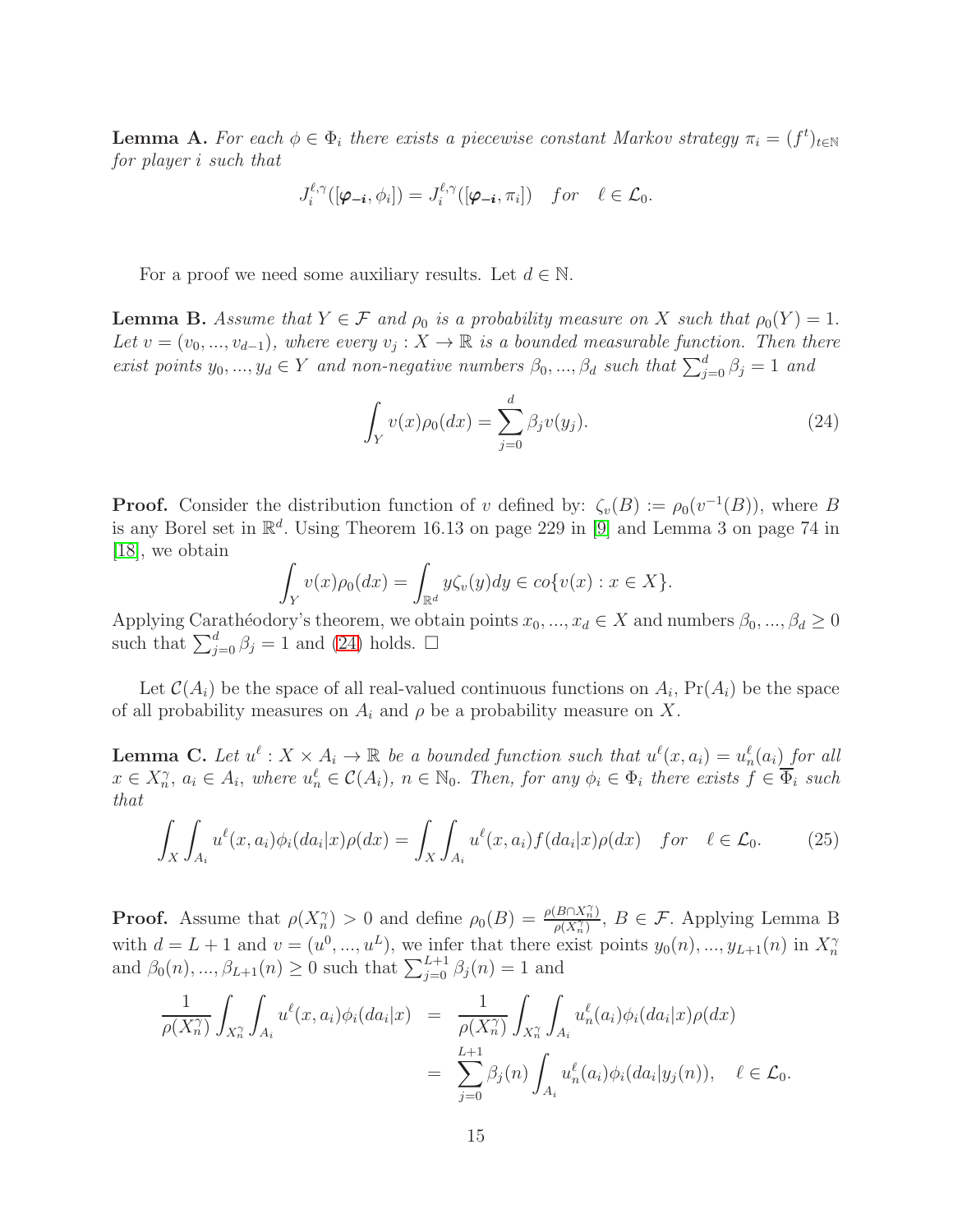For each  $x \in X_n^{\gamma}$ , define  $f(da_i|x) = \nu_n(da_i)$ , where  $\nu_n \in Pr(A_i)$  is defined as

$$
\nu_n(da_i) := \sum_{j=0}^{L+1} \beta_j(n)\phi_i(da_i|y_j(n)).
$$

If  $\rho(X_n^{\gamma}) = 0$ , then  $f(da_i|x)$  is defined for all  $x \in X_n^{\gamma}$  by  $f(da_i|x) = \nu_n(da_i)$  where  $\nu_n$  is any fixed measure in  $Pr(A_i)$ . Note that, we have

$$
\int_{X_n^{\gamma}} \int_{A_i} u^{\ell}(x, a_i) \phi_i(da_i|x) \rho(dx) = \int_{A_i} u_n^{\ell}(a_i) \nu_n(da_i) \rho(X_n^{\gamma}) = \int_{X_n^{\gamma}} \int_{A_i} u^{\ell}(x, a_i) f(da_i|x) \rho(dx),
$$

for all  $\ell \in \mathcal{L}_0$ ,  $n \in \mathbb{N}_0$ . Hence,

$$
\sum_{n\in\mathbb{N}_0}\int_{X_n^{\gamma}}\int_{A_i}u^{\ell}(x,a_i)\phi_i(da_i|x)\rho(dx)=\sum_{n\in\mathbb{N}_0}\int_{X_n^{\gamma}}\int_{A_i}u^{\ell}(x,a_i)f(da_i|x)\rho(dx),
$$

for all  $\ell \in \mathcal{L}_0$ , which implies [\(25\)](#page-14-1).  $\square$ 

Since  $i \in \mathcal{N}, \gamma > 0, \varphi_{-i} \in \overline{\Phi}_{-i}$  and  $\phi_i \in \Phi_i$  are fixed, the notation for the proof of Lemma A we can be simplified.

Let  $\varphi_{-i}(da_{-i}|x)$  be the product of measure on  $A_{-i}$  induced by  $\varphi_j(da_j|x)$  with  $j \neq i$ . For  $\ell \in \mathcal{L}_0, x \in X$  and  $a_i \in A_i$ , we put

$$
c^{\ell}(x, a_i) := \int_{A_{-i}} c_i^{\ell, \gamma}(x, \boldsymbol{a}_{-i}, a_i) \varphi_{-i}(d\boldsymbol{a}_{-i}|x),
$$

$$
q(dy|x, a_i) := \int_{A_{-i}} p^{\gamma}(dy|x, \boldsymbol{a}_{-i}, a_i) \varphi_{-i}(d\boldsymbol{a}_{-i}|x).
$$

Next, we put

$$
c_{\phi_i}^{\ell}(x) := \int_{A_i} c^{\ell}(x, a_i) \phi_i(da_i|x),
$$

and, for any bounded measurable function  $w: X \to \mathbb{R}$ ,

$$
Q_{\phi_i}w(x) := \int_{A_i} w(y)q(dy|x, a_i)\phi_i(da_i|x).
$$

Similarly, we define  $c_g^{\ell}(x)$  and  $Q_g w(x)$  for any  $g \in \overline{\Phi}_i$ . Next, if  $g^1, g^2, ..., g^T \in \overline{\Phi}_i$ , then

$$
\eta w = \int_X w(x)\eta(dx) \quad \text{and} \quad Q_{g^1}Q_{g^2}\cdots Q_{g^T}w(x) = Q_{g^1}(Q_{g^2}\cdots Q_{g^T}w)(x)
$$

and

$$
\eta Q_{g^1} Q_{g^2} \cdots Q_{g^T} w = \int_X Q_{g^1} Q_{g^2} \cdots Q_{g^T} w(x) \eta(dx).
$$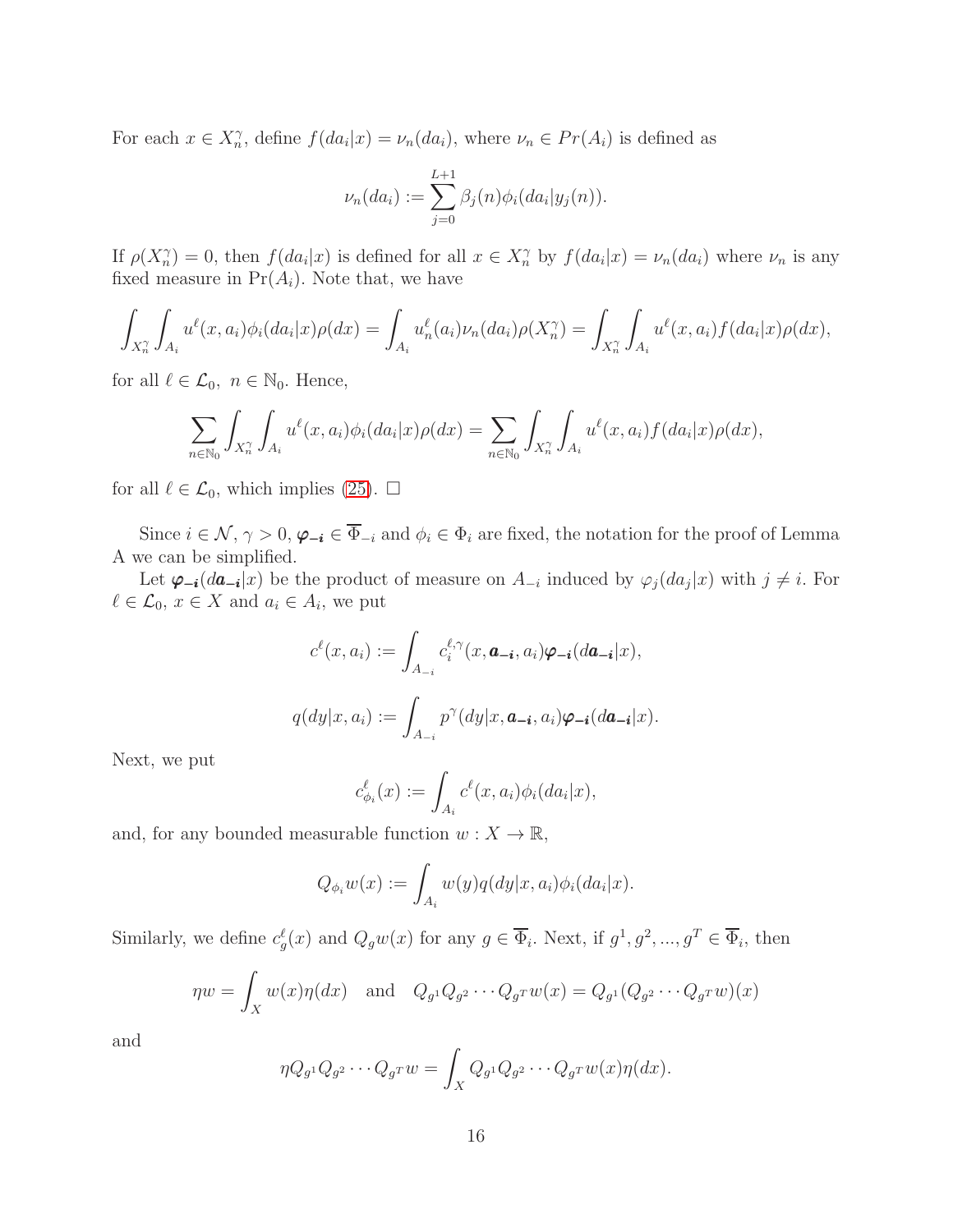Note that  $\eta Q_{g} Q_{g} Q_{g} Q_{g} Q_{g}$  is the probability distribution of the state  $x_{T+1}$  of the process, when player *i* uses a Markov strategy  $(g<sup>t</sup>)<sub>t∈N</sub>$ .

We now introduce new notation for expected costs. Recalling that  $\phi_i \in \Phi_i$ , we put

$$
I^{\ell}(\phi_i)(x) := J_i^{\ell,\gamma}([\boldsymbol{\varphi}_{-\boldsymbol{i}},\phi_i])(x) \text{ and } I^{\ell,\eta}(\phi_i) := \int_X I^{\ell}(\phi_i)(x)\eta(dx), \quad \ell \in \mathcal{L}_0.
$$

If  $\pi_i = (g^t)_{t \in \mathbb{N}}$  is a piecewise constant strategy for player i, then  $I_T^{\ell,\eta}$  $I_T^{\ell,\eta}(\pi_i) = I_T^{\ell,\eta}$  $g_T^{\ell,\eta}(g^1,...,g^T)$ denotes the expected discounted cost in the T-step game  $\mathcal{G}^{\gamma}$  under assumption that the other players use  $\varphi_{-i}$ . Then, the cost over the infinite time horizon is

$$
I^{\ell,\gamma}(\pi_i) = \lim_{T \to \infty} I_T^{\ell,\eta}(\pi_i).
$$

**Proof of Lemma A.** We show by induction that given  $\phi_i \in \Phi_i$  there exists  $\pi_i = (f^t)_{t \in \mathbb{N}}$ with  $f^t \in \overline{\Phi}_i$  for all  $t \in \mathbb{N}$  such that for all  $T \in \mathbb{N}$ , we have

<span id="page-16-0"></span>
$$
I^{\ell,\eta}(\phi_i) = I^{\ell,\eta}(f^1,...,f^T) + \alpha^T \eta Q_{f^1} \cdots Q_{f^T} ((1-\alpha)c_{\phi_i}^{\ell} + \alpha Q_{\phi_i} I^{\ell}(\phi_i)).
$$
 (26)

We shall use the following relation

$$
I^{\ell}(\phi_i)(x) = (1 - \alpha)c_{\phi_i}^{\ell}(x) + \alpha Q_{\phi_i}I^{\ell}(\phi_i)(x), \text{ for each } x \in X.
$$

Assume that  $T = 1$ .

$$
I^{\ell,\eta}(\phi_i) = \eta((1-\alpha)c_{\phi_i}^{\ell} + \alpha Q_{\phi_i}I^{\ell}(\phi_i))
$$
  
= 
$$
\int_X \int_{A_i} \left( c^{\ell}(x, a_i) + \alpha \int_X I^{\ell}(\phi_i)(y)q(dy|x, a_i) \right) \phi_i(da_i|x)\eta(dx).
$$

Applying Lemma C with  $\rho = \eta$  and

<span id="page-16-1"></span>
$$
u^{\ell}(x,a_i) = c^{\ell}(x,a_i) + \alpha \int_X I^{\ell}(\phi_i)(y)q(dy|x,a_i)
$$
\n(27)

we obtain  $f^1 \in \overline{\Phi}_i$  such that

$$
\int_X \int_{A_i} u^{\ell}(x, a_i) \phi_i(da_i|x) \eta(dx) = \int_X \int_{A_i} u^{\ell}(x, a_i) f^1(da_i|x) \eta(dx), \quad \ell \in \mathcal{L}_0.
$$

Then, we get

$$
I^{\ell,\eta}(\phi_i) = \eta I^{\ell}(\phi_i) = \eta((1-\alpha)c^{\ell}_{\phi_i} + \alpha Q_{\phi_i}I^{\ell}(\phi_i))
$$
  
=  $\eta((1-\alpha)c^{\ell}_{f^1} + \alpha Q_{f^1}I^{\ell}(\phi_i)) = \eta(1-\alpha)c^{\ell}_{f^1} + \alpha \eta Q_{f^1}I^{\ell}(\phi_i)$   
=  $I^{\ell,\eta}_{1}(f^1) + \alpha \eta Q_{f^1}(c^{\ell}_{\phi_i} + \alpha Q_{\phi_i}I^{\ell}(\phi_i)), \quad \ell \in \mathcal{L}_0.$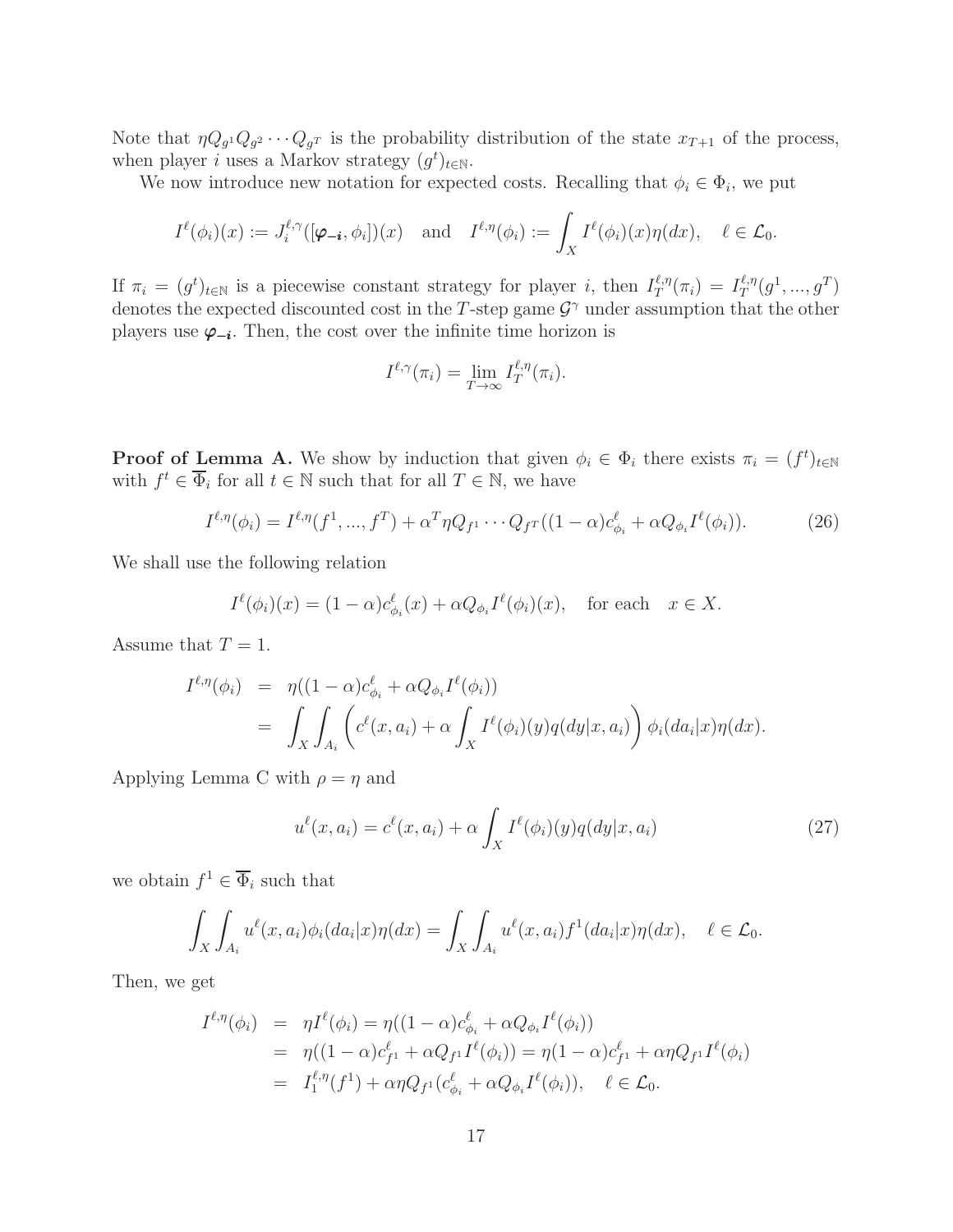We have obtained [\(26\)](#page-16-0) for  $T = 1$ . Assume now that (26) holds for  $T = m$  with some  $m \ge 1$ . Then we have for some  $f^1, ..., f^m \in \overline{\Phi}_i$  that

$$
I^{\ell,\eta}(\phi_i) = I^{\ell,\eta}(f^1,...,f^m) + \alpha^m \eta Q_{f^1} \cdots Q_{f^m} ((1-\alpha)c_{\phi_i}^{\ell} + \alpha Q_{\phi_i} I^{\ell}(\phi_i)).
$$

Applying Lemma C with  $u^{\ell}(x, a_i)$  given by [\(27\)](#page-16-1) and  $\rho = \eta Q_{f^1} \cdots Q_{f^m}$ , we obtain  $f^{m+1} \in \overline{\Phi}_i$ such that

$$
\eta Q_{f^1} \cdots Q_{f^m} ((1 - \alpha) c_{\phi_i}^{\ell} + \alpha Q_{\phi_i} I^{\ell}(\phi_i)) = \eta Q_{f^1} \cdots Q_{f^m} ((1 - \alpha) c_{f^{m+1}}^{\ell} + \alpha Q_{f^{m+1}} I^{\ell}(\phi_i))
$$
  
=  $\eta Q_{f^1} \cdots Q_{f^m} (1 - \alpha) c_{f^{m+1}}^{\ell} + \alpha \eta Q_{f^1} \cdots Q_{f^m} Q_{f^{m+1}} ((1 - \alpha) c_{\phi_i}^{\ell} + \alpha Q_{\phi_i} I^{\ell}(\phi_i)).$ 

Thus

$$
I^{\ell,\eta}(\phi_i) = I^{\ell,\eta}(f^1,...,f^m) + \alpha^m \eta Q_{f^1} \cdots Q_{f^m} (1-\alpha) c_{f^{m+1}}^{\ell}
$$
  
+ 
$$
\alpha^{m+1} \eta Q_{f^1} \cdots Q_{f^m} Q_{f^{m+1}} ((1-\alpha) c_{\phi_i}^{\ell} + \alpha Q_{\phi_i} I^{\ell}(\phi_i))
$$
  
= 
$$
I^{\ell,\eta}(f^1,...,f^{m+1}) + \alpha^{m+1} \eta Q_{f^1} \cdots Q_{f^m} Q_{f^{m+1}} ((1-\alpha) c_{\phi_i}^{\ell} + \alpha Q_{\phi_i} I^{\ell}(\phi_i)), \quad \ell \in \mathcal{L}_0.
$$

This finishes the induction step. Taking the limit in [\(26\)](#page-16-0) as  $T \to \infty$ , we obtain

$$
I^{\ell,\eta}(\phi_i) = I^{\ell,\eta}(\pi_i) \quad \text{with} \quad \pi_i = (f^1, f^2, \ldots)
$$

for all  $\ell \in \mathcal{L}_0$ . Going back to our original notation, we deduce that this is the assertion of Lemma A.  $\square$ 

### 6 Some remarks on unbounded costs

Our results can be extended to a class of games with unbounded cost functions  $c_i^{\ell}$  under some uniform integrability condition introduced in [\[16\]](#page-19-7). The method for doing this relies on truncations of the costs and using an approximation by bounded games. This was done in our paper [\[28\]](#page-20-0) in the countable state space case. In a special case, described below and inspired by the work of Wessels [\[40\]](#page-21-5) on dynamic programming, an extension can be obtained by the well-known data transformation as described in Remark 2.5 in [\[12\]](#page-19-11) or Section 10 in [\[17\]](#page-19-12). Following Wessels [\[40\]](#page-21-5), we make the following assumptions.

#### Assumption W

(i) There exist a measurable function  $\omega: X \to [1, \infty)$  and  $c_0 > 0$  such that  $|c_i^{\ell}(x, \boldsymbol{a})| \leq c_0 \omega(x)$ for all  $x \in X$ ,  $\mathbf{a} \in A$ ,  $i \in \mathcal{N}$  and  $\ell \in \mathcal{L}_0$ . (ii) There exists  $d > 1$  such that  $\alpha d < 1$  and

$$
\int_X \omega(y)p(dy|x,\mathbf{a}) \le d\omega(x)
$$

for all  $x \in X$ ,  $\mathbf{a} \in A$ . (iii) If  $a^n \to a$  as  $n \to \infty$ , then

$$
\int_X |\delta(x, y, \boldsymbol{a}^n) - \delta(x, y, \boldsymbol{a})| \omega(y) \mu(dy) \to 0.
$$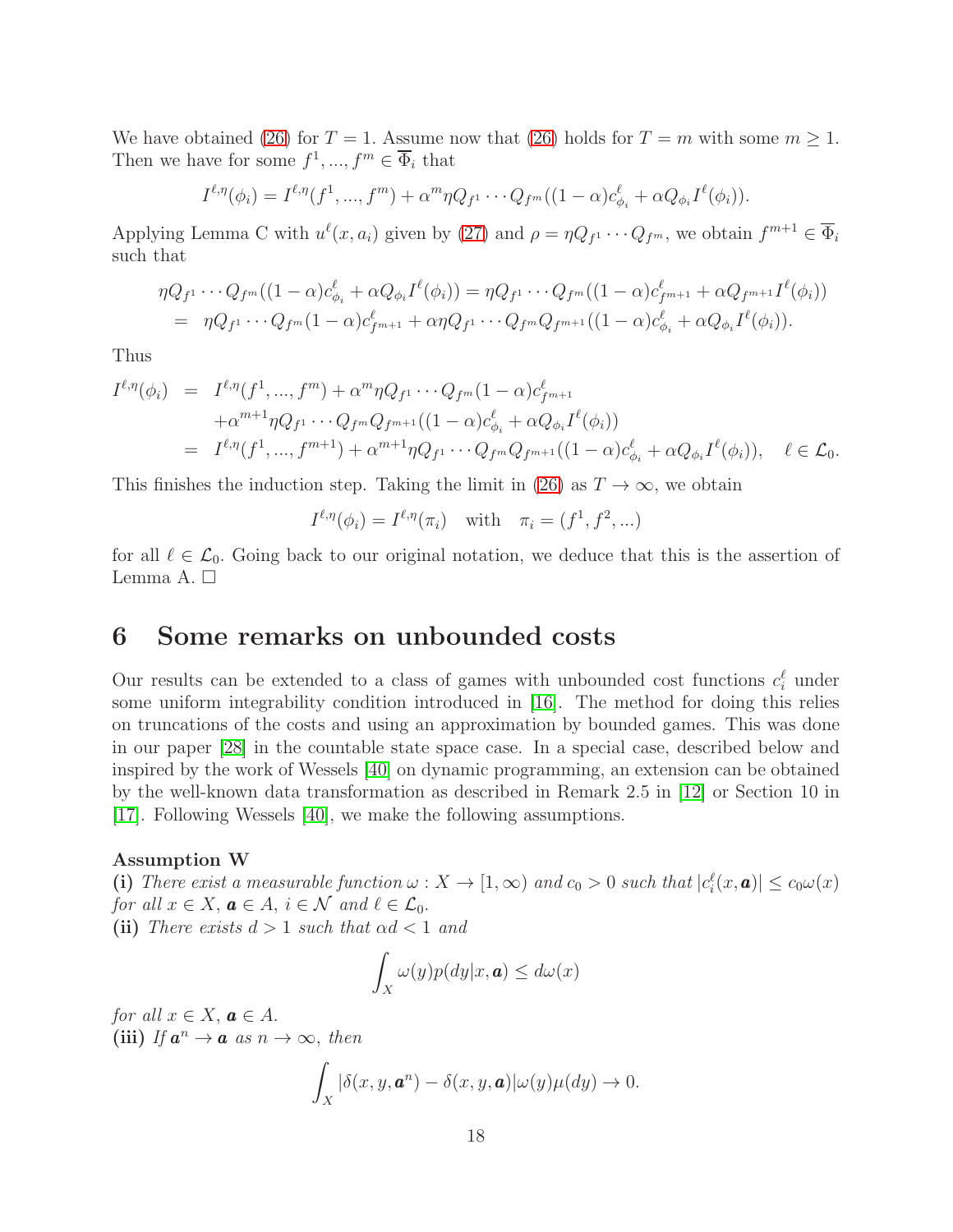To describe the model with bounded costs we extend the state space  $X$  by adding an isolated absorbing state 0<sup>\*</sup>. All the costs at this absorbing state are zero. Let  $c_i^{\ell,\omega}$  $\frac{\ell,\omega}{i}(x,\boldsymbol{a}):=\frac{c_i^\ell(x,\boldsymbol{a})}{\omega(x)}$  $\frac{\partial f(x,\boldsymbol{a})}{\partial \omega(x)}$ , and

$$
p^{\omega}(B|x, \mathbf{a}) := \frac{\int_{B} \omega(y)p(dy|x, \mathbf{a})}{d\omega(x)}, \quad B \in \mathcal{F}, \ x \in X, \ \mathbf{a} \in A,
$$

$$
p^{\omega}(0^*|x, \mathbf{a}) := 1 - \frac{\int_{X} \omega(y)p(dy|x, \mathbf{a})}{d\omega(x)}, \quad x \in X, \ \mathbf{a} \in A.
$$

Now define the new initial state distribution as

$$
\eta_0(B) := \frac{\int_B \omega(x)\eta(dx)}{\eta\omega}, \quad \text{where} \quad \eta\omega = \int_X \omega(x)\eta(dx).
$$

Here, we assume that  $\eta_0(X) < \infty$ . Then, we obtain primitive data for a bounded constrained stochastic game, in which the discount factor is  $\alpha d$ . We denote them by  $\mathcal{J}_i^{\ell}(\pi)$ . It is easy to see that

$$
\mathcal{J}_i^{\ell}(\boldsymbol{\pi}) = \frac{J_i^{\ell}(\boldsymbol{\pi})}{\eta \omega}, \quad \text{for all} \quad i \in \mathcal{N}, \ell \in \mathcal{L}_0, \ \boldsymbol{\pi} \in \Pi.
$$

Theorems 1-3 can be established for the unbounded game with minor modifications. For example, one has to define new constraint constants as  $\kappa_i^{\ell}/\eta\omega$ ,  $i \in \mathcal{N}, \ell \in \mathcal{L}$ . Using the above transformation, we immediately obtain the results for games with unbounded cost functions satisfying Assumption W.

# <span id="page-18-5"></span>References

- <span id="page-18-0"></span>[1] Aliprantis, C., Border, K. (2006) Infinite Dimensional Analysis: A Hitchhiker's Guide, Springer, New York.
- <span id="page-18-1"></span>[2] Altman, E. (1999) Constrained Markov Decision Processes, Chapman Hall & CRC, Florida.
- <span id="page-18-2"></span>[3] Altman, E., Shwartz, A. (2000) Constrained Markov games: Nash equilibria. Ann. Internat. Soc. Dyn. Games 5: 213-221.
- <span id="page-18-3"></span>[4] Alvarez-Mena, J., Hernández-Lerma, O. (2006) Existence of Nash equilibria for constrained stochastic games. Math. Meth. Oper. Res. 63: 261-285.
- <span id="page-18-4"></span>[5] Aumann, R.J. (1974). Subjectivity and correlation in randomized strategies. J. Math. Econ. 1: 67-96.
- <span id="page-18-6"></span>[6] Aumann, R.J. (1987). Correlated equilibrium as an expression of Bayesian rationality. Econometrica 55: 1-18.
- [7] Balder, E.J. (2000). Lectures on Young measure theory and its applications in economics. Rend. Istit. Mat. Univ. Trieste 31: 1-69.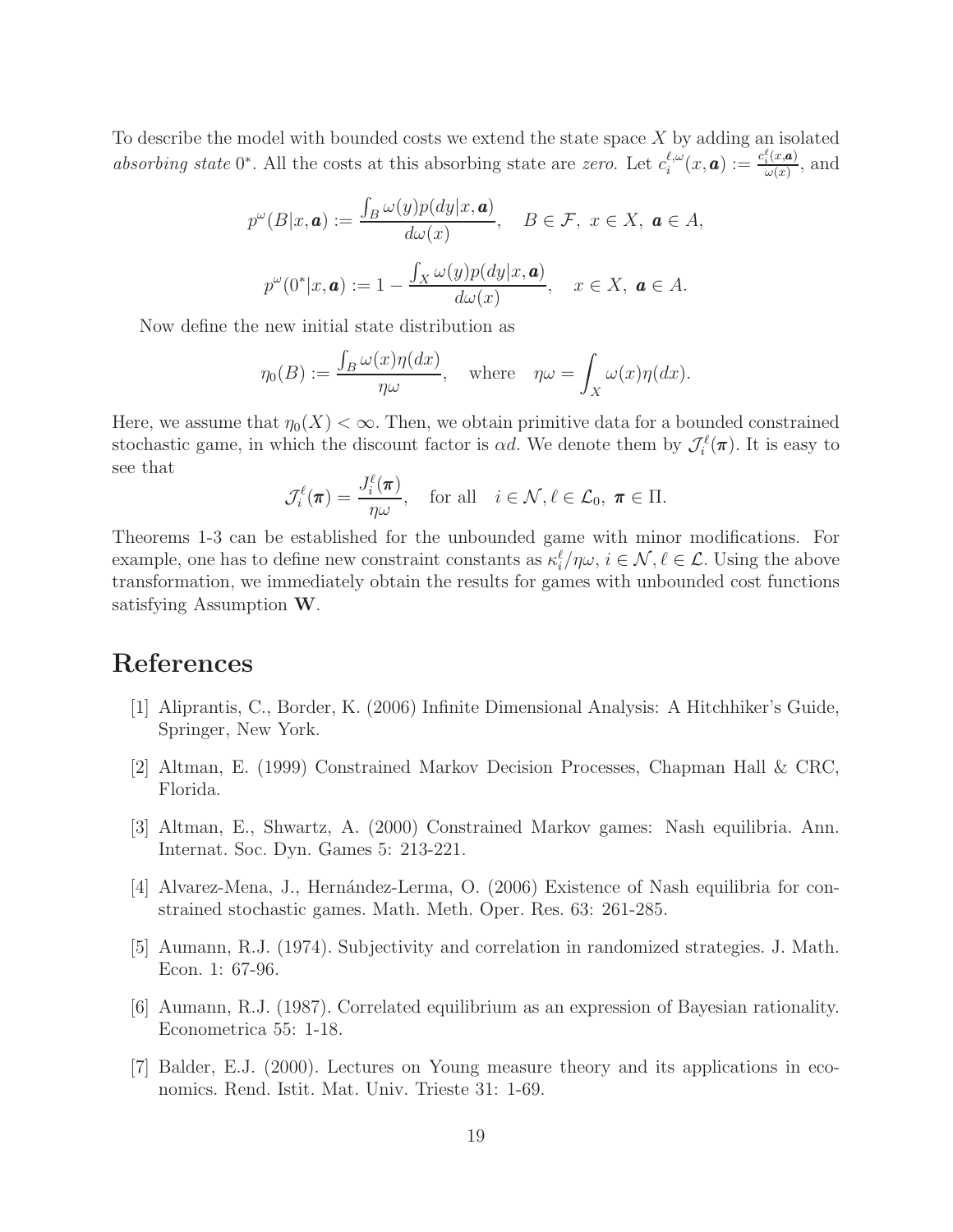- <span id="page-19-9"></span><span id="page-19-8"></span>[8] Bertsekas, D.P., Shreve, S.E. (1978) Stochastic Optimal Control: the Discrete-Time Case. Academic Press, New York.
- [9] Billingsley, P. (2012). Probability and Measure. Wiley, New York.
- <span id="page-19-1"></span>[10] Debreu, G. (1954) A social equilibrium existence theorem. Proc. Natl. Acad. Sci. USA 38: 931-938.
- <span id="page-19-11"></span>[11] Duffie, D., Geanakoplos, ., Mas-Colell, A., McLennan, A. (1994). Stationary Markov equilibria. Econometrica 62: 745-781.
- [12] Dufour, F., Prieto-Rumeau, T. (2016). Conditions for the solvability of the linear programming formulation for constrained discounted Markov decision processes. Appl. Math. Optim. 74: 27-51.
- <span id="page-19-5"></span><span id="page-19-0"></span>[13] Dufour, F., Prieto-Rumeau, R. (2021). Stationary Markov Nash equilibria for nonzerosum constrained ARAT Markov games. [arXiv:2109.13003](http://arxiv.org/abs/2109.13003) (math).
- <span id="page-19-6"></span>[14] Elliott, R.J., Kalton, N.J., Markus, L. (1973). Saddle-points for linear differential games. SIAM J. Control Optim. 11: 100-112.
- <span id="page-19-7"></span>[15] Federgruen, A. (1978) On N-person stochastic games with denumerable state space. Adv. Appl. Prob. 10: 452-471.
- <span id="page-19-12"></span>[16] Feinberg, E.A., Jaskiewicz, A., Nowak, A.S. (2020). Constrained discounted Markov decision processes with Borel state spaces. Automatica 111: 108582.
- [17] Feinberg, E.A., Piunovskiy, A.B. (2019). Sufficiency of deterministic policies for atomless discounted and uniformly absorbing MDPs with multiple criteria. SIAM J. Control Optim. 57: 163-191.
- <span id="page-19-10"></span>[18] Ferguson, T.S. (1967). Mathematical Statistics: A Decision Theoretic Approach. Academic Press, New York.
- <span id="page-19-3"></span>[19] Florescu, L.C., Godet-Thobie, C. (2012). Young Measures and Compactness in Measure Spaces. De Gruyter, Berlin.
- <span id="page-19-4"></span>[20] Forges, F. (1986). An approach to communication equilibria. Econometrica 54: 1375- 1385.
- <span id="page-19-2"></span>[21] Forges, F. (1988). Communication equilibria in repeated games with incomplete information. Math. Oper. Res. 13: 77-117.
- [22] Harris, C., Reny, P.J., Robson, A. (1995). The existence of subgame-perfect equilibrium in continuous games with almost perfect information: a case for public randomization. Econometrica 63: 507-544.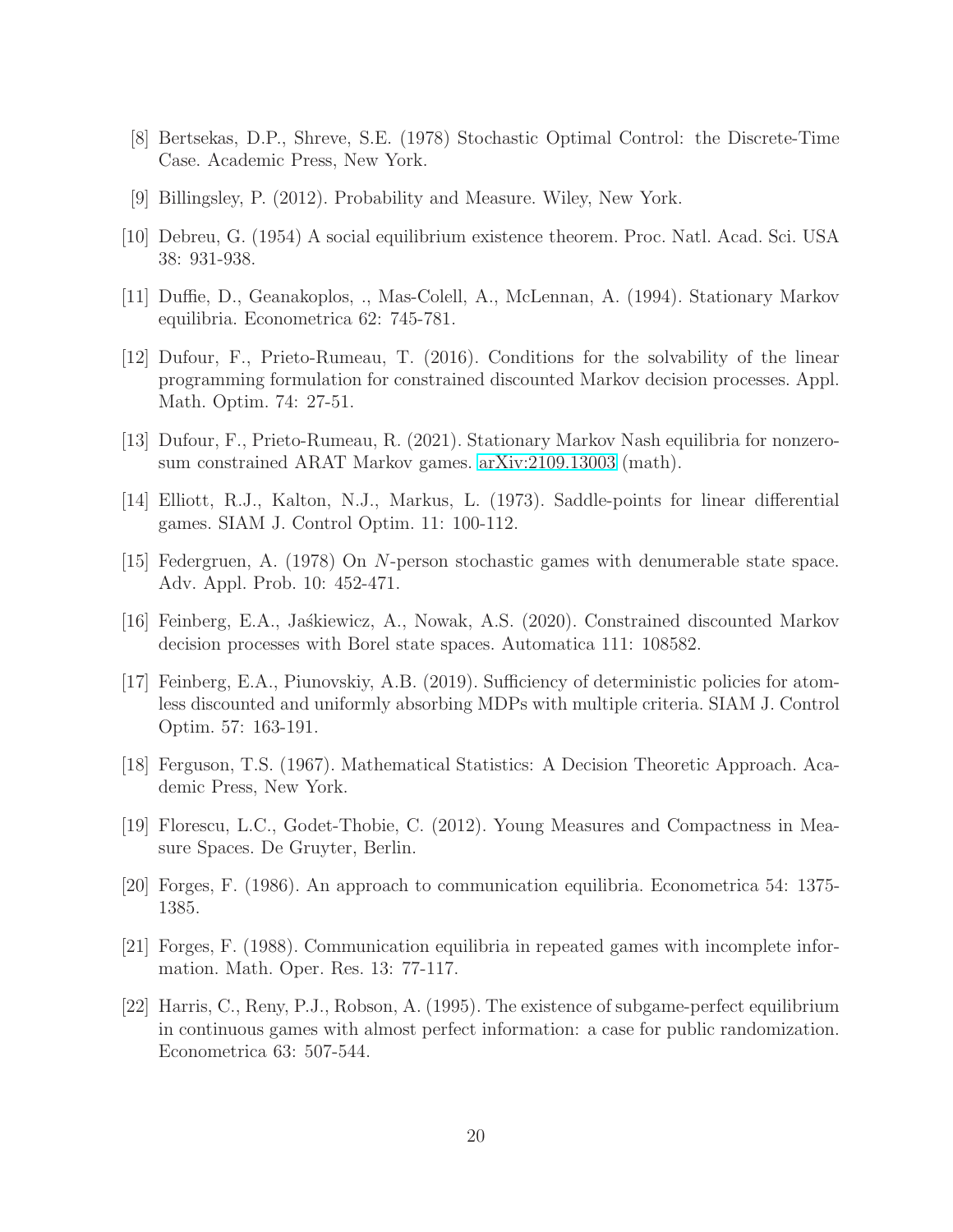- <span id="page-20-4"></span>[23] He, W., Sun, Y. (2017). Stationary Markov perfect equilibria in discounted stochastic games. J. Econ. Theory 169: 35-61.
- <span id="page-20-1"></span>[24] Hernández-Lerma, O., Lasserre, J.B. (1996) Discrete-Time Markov Control Processes: Basic Optimality Criteria, Springer, New York.
- [25] Himmelberg, C.J., Parthasarathy, T., Raghavan, T.E.S., Van Vleck, F.S. (1976). Existence of p-equilibrium and optimal stationary strategies in stochastic games. Proc. Amer. Math. Soc. 60: 245-251.
- <span id="page-20-5"></span>[26] Ja´skiewicz, A., Nowak, A.S. (2018) Non-zero-sum stochastic games. In: Handbook of Dynamic Games, vol. I (Theory), (T. Ba¸sar and G. Zaccour, Eds.) pp. 281-344. Springer, Cham.
- <span id="page-20-12"></span><span id="page-20-0"></span>[27] Jaskiewicz, A., Nowak, A.S. (2019). Constrained Markov decision processes with expected total reward criteria. SIAM J. Control Optim. 57: 3118-3136.
- <span id="page-20-2"></span>[28] A. Jaskiewicz, Nowak, A.S. (2021). Constrained discounted stochastic games. Submitted.
- <span id="page-20-9"></span>[29] Levy, Y.J., McLennan, A. (2015). Corrigendum to: discounted stochastic games with no stationary Nash equilibrium: two examples. Econometrica 83: 1237-1252.
- [30] Mertens, J.F. (1994). Correlated and communication equilibria. In: Game Theoretic Methods in General Equilibrium Analysis (J. F. Mertens and S. Sorin, Eds.), pp. 243-248. Kluwer Academic, Dordrecht.
- <span id="page-20-8"></span><span id="page-20-7"></span>[31] Myerson, R.B. (1986). Multistage games with communication. Econometrica 54: 323- 358.
- <span id="page-20-11"></span>[32] Moulin, H., Vial, J.P. (1978). Strategically zero-sum games: the class of games whose completely mixed equilibria cannot be improved upon. Int. J. Game Theory 7: 201-221.
- <span id="page-20-3"></span>[33] Neveu, J. (1965). Mathematical Foundations of the Calculus of Probability. Holden-Day, San Francisco.
- [34] Nowak, A.S. (1985). Existence of equilibrium stationary strategies in discounted noncooperative stochastic games with uncountable state space. J. Optim. Theory Appl. 45: 591-602.
- <span id="page-20-10"></span>[35] Nowak, A.S. (1991). Existence of correlated weak equilibria in discounted stochastic games with general state space. In: Stochastic Games and Related Topics (T.E.S. Raghavan, et al., Eds.), pp. 135-143. Kluwer Academic, Dordrecht.
- <span id="page-20-6"></span>[36] Nowak, A.S., Raghavan, T.E.S. (1992). Existence of stationary correlated equilibria with symmetric information for discounted stochastic games. Math. Oper. Res. 17: 519-526.